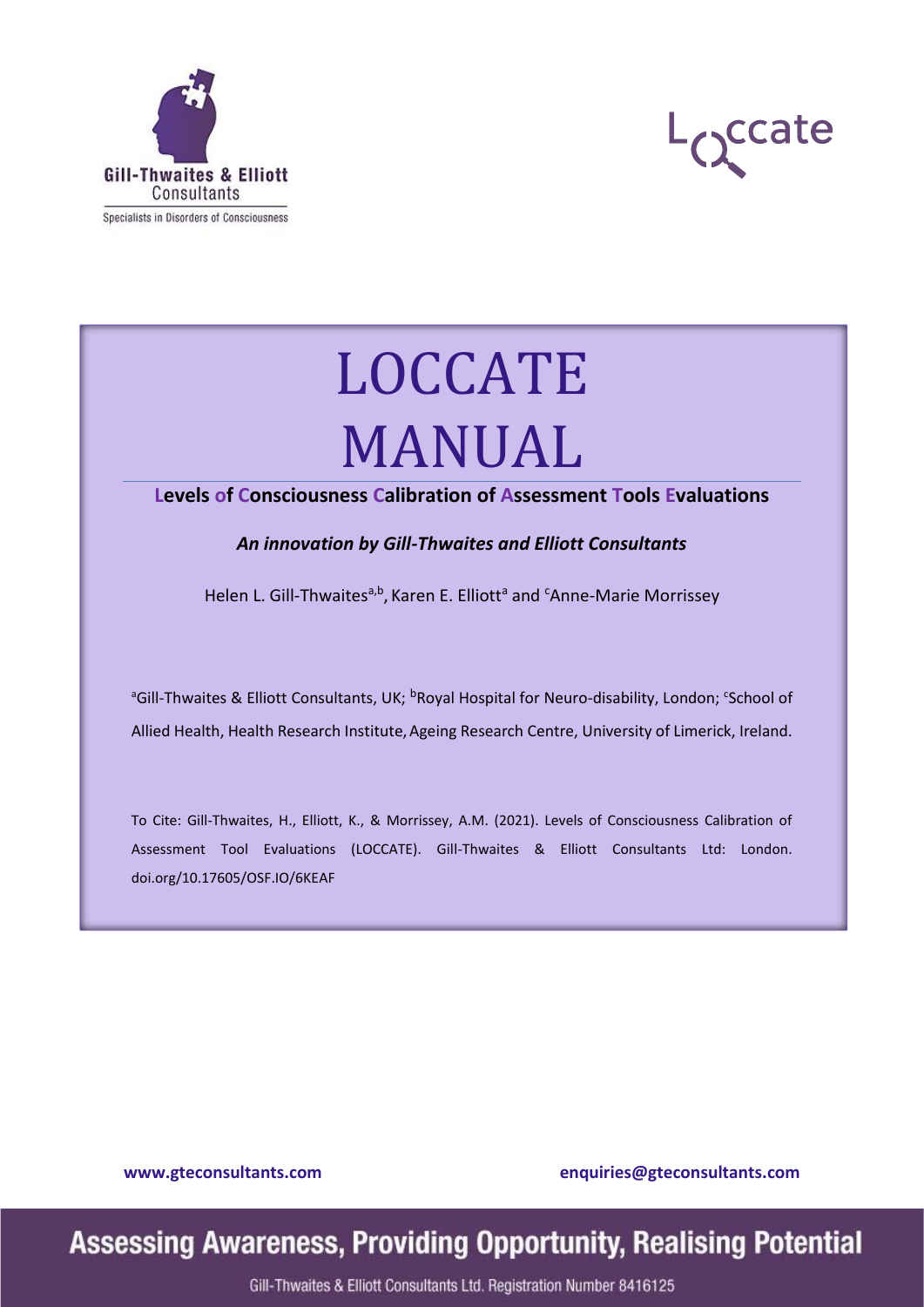### Table of Contents

| 1.                                                                             |
|--------------------------------------------------------------------------------|
| 2.                                                                             |
| 3.                                                                             |
| 4.                                                                             |
|                                                                                |
|                                                                                |
| Figure 3. LOCCATE graph: Calibration Scores per standardised neuro behavioural |
|                                                                                |
|                                                                                |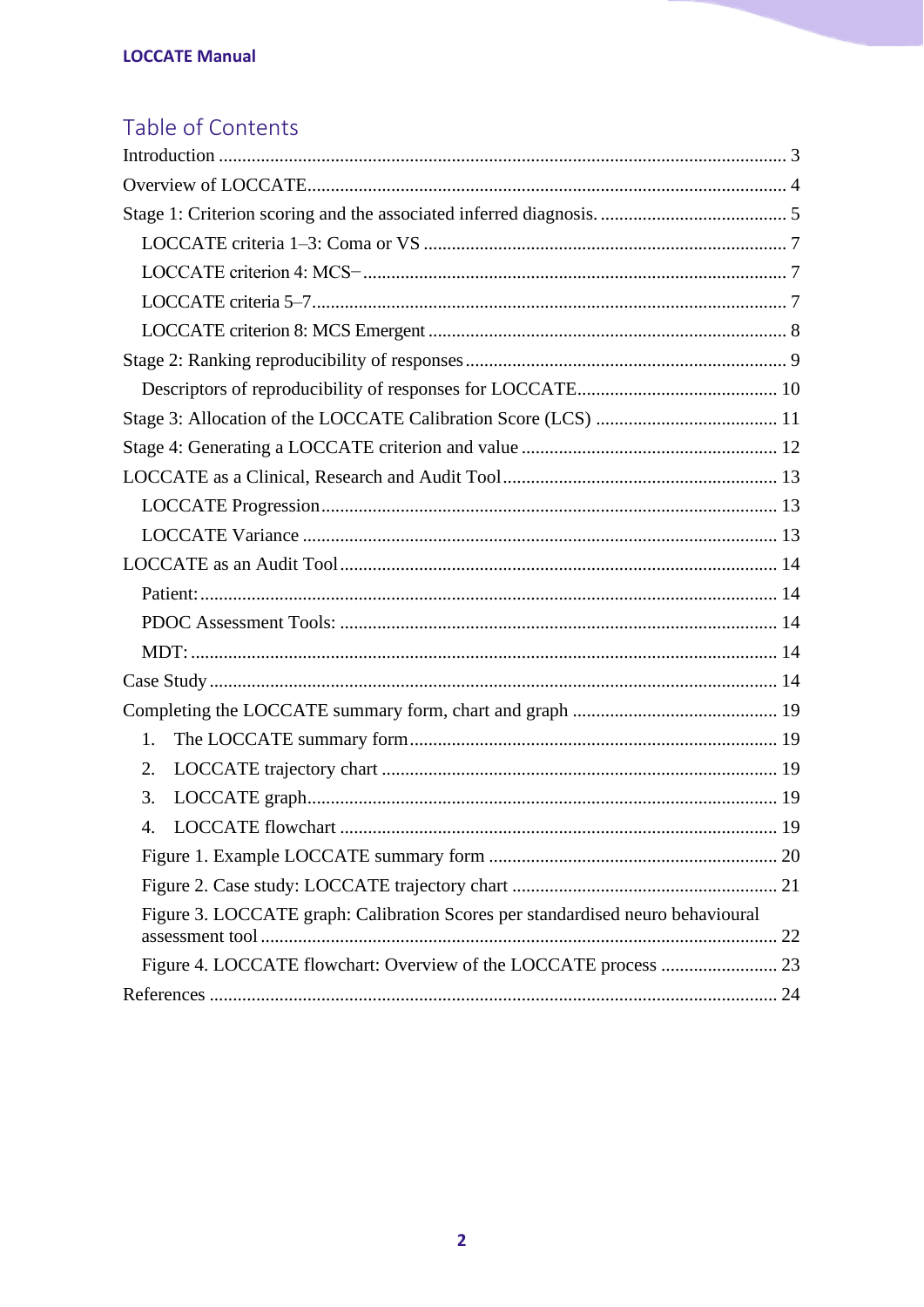#### <span id="page-2-0"></span>**Introduction**

Standardised neurobehavioural assessment tools (SNBATs) form a key aspect of diagnostic assessment for individuals with prolonged disorders of consciousness (PDOC). Defining diagnostic and prognostic parameters requires collating multiple SNBAT results over time, which is problematic if several assessors and professions are involved. Individuals with varying levels of awareness and responsiveness are currently subdivided into the broad diagnostic categories of vegetative state (VS) and minimally conscious state (MCS). Since the publication of agreed diagnostic criteria for these states of consciousness (Giacino et al., 2002; Multi-Society Task Force, 1994), several SNBATs have been developed. The Glasgow Coma Scale (GCS) (Teasdale & Jennett, 1974) is the most commonly used scoring system to describe consciousness in the acute phase. Also frequently used to assess PDOC, as recommended by the Royal College of Physicians (RCP) in national guidelines (RCP, 2020), are the Wessex Head Injury Matrix – WHIM (Shiel et al., 2000), Sensory Modality Assessment and Rehabilitation Technique – SMART (Gill-Thwaites, 1997; Gill-Thwaites & Munday, 2004) and the Coma Recovery Scale-Revised – CRS-R (Giacino et al., 2004).

The Levels of Consciousness Calibration of Assessment Tools Evaluations (LOCCATE) is the first tool designed to calibrate the results of any recognised PDOC SNBAT. Current clinical and medico-legal practices suggest that less emphasis should be placed on PDOC diagnosis for decision-making. The ability to focus on and track changes in responses, incremental change within diagnosis and the trajectory change over time, and to combine the information gained from multiple assessments, is ever more important as an evidence base to important decision-making. LOCCATE is designed to facilitate this information for MDTs and provides a comprehensive record of the findings from standardised assessment in one recognised measure.

**3**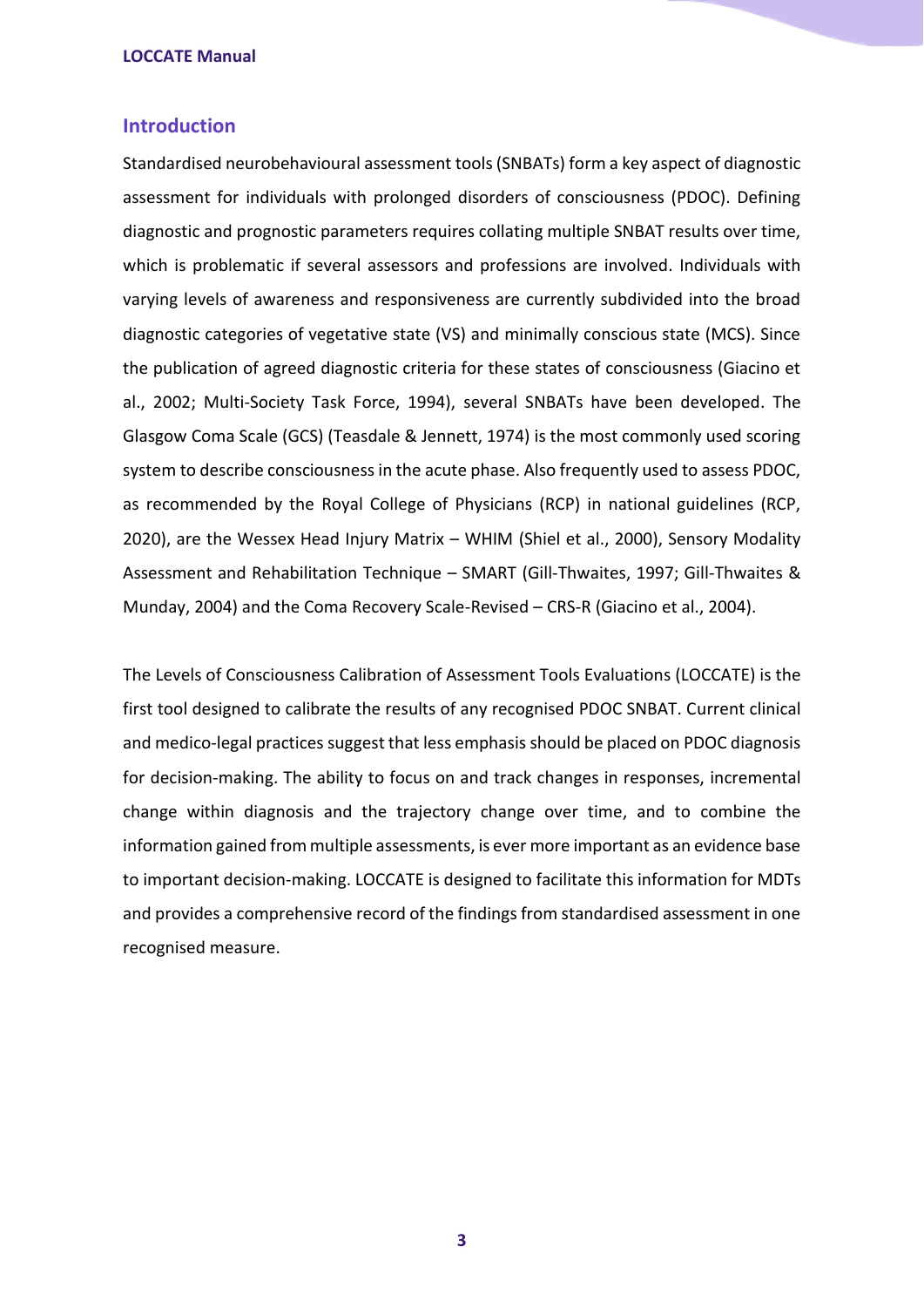#### <span id="page-3-0"></span>**Overview of LOCCATE**

LOCCATE was designed as a calibration tool and includes a set of criteria designed to operationally define levels of consciousness in the individual with a PDOC. These criteria are arranged to describe key behaviours seen in the individual with a PDOC, embracing the spectrum of diagnoses from Coma, VS, MCS−, MCS+ to MCS Emergent for both motor function and functional communication responses. There are 8 LOCCATE criteria, ranging from criterion 1 (no response for Coma) to criterion 8 (MCS Emergent). Using the results of any standardised PDOC assessment, LOCCATE requires the assessor to identify both:

 $\triangleright$  the individual's highest criterion and then

 $\triangleright$  the highest reproducibility within that criterion of responses (from 3 options) to produce a 27-point LOCCATE calibration score (LCS) for both motor function and functional communication responses. To support the need for detailed clinical analysis of the wide range of responses within PDOCs, the LCS can also be used to position the individual in the Lower, Mid or Upper spectrum of each diagnostic category, depending on the complexity of responses observed.

LOCCATE scores the results of any PDOC assessment and involves four key stages:

- Criterion scoring and the associated inferred diagnosis
- Ranking reproducibility
- •Allocating a calibration score
- •Generating a LOCCATE criterion and value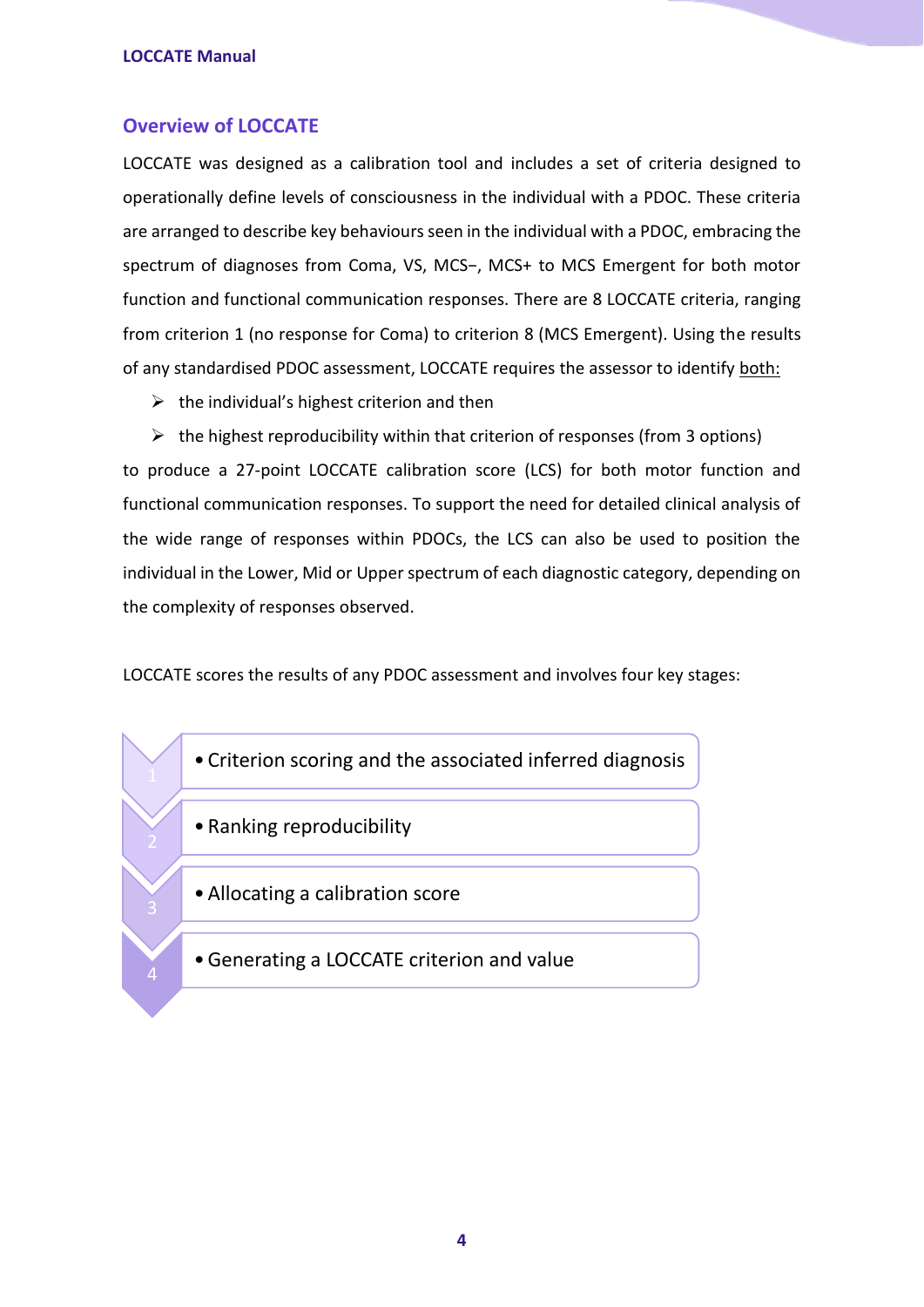#### <span id="page-4-0"></span>**Stage 1: Criterion scoring and the associated inferred diagnosis.**

For the purposes of LOCCATE, the diagnosis is referred to as 'LOCCATE criterion and inferred diagnosis' and is based on the findings of the specific PDOC SNBAT. The eight LOCCATE criteria have been designed to categorise the responses of the individual with a PDOC for both motor function and functional communication. The relationship of the criterion to the inferred diagnosis is illustrated in Table 1.

| <b>Inferred LOCCATE diagnosis</b> | Spectrum     | <b>LOCCATE criteria</b> |
|-----------------------------------|--------------|-------------------------|
| <b>MCS Emergent</b>               |              | 8                       |
| MCS+                              | Upper        | $\overline{7}$          |
|                                   | Mid          | $\boldsymbol{6}$        |
|                                   | Lower        | 5                       |
| $MCS-$                            |              | $\overline{4}$          |
| VS (eyes open)                    | Upper        | 3 <sub>vs</sub>         |
|                                   | Mid          | 2VS                     |
|                                   | Lower        | 1 <sub>vs</sub>         |
| Coma (eyes closed)                | <b>Upper</b> | 3 Coma                  |
|                                   | Mid          | 2 Coma                  |
|                                   | Lower        | 1 Coma                  |

| Table 1. LOCCATE criterion and inferred LOCCATE diagnosis |  |  |
|-----------------------------------------------------------|--|--|
|-----------------------------------------------------------|--|--|

MCS, minimally conscious state; VS, vegetative state.

The eight LOCCATE criteria descriptors differ slightly for motor function and functional communication. While most of the behaviours observed in PDOC are described in each criterion, it is not possible to describe every single behavioural response seen in each category. Therefore, the assessor must use their clinical judgement to allocate the highest responses observed to the nearest possible LOCCATE criterion and this should be discussed with the MDT and/or the expert PDOC physician or treating physician to ensure responses are reliably interpreted. These eight criteria and related inferred diagnosis are illustrated in Table 2.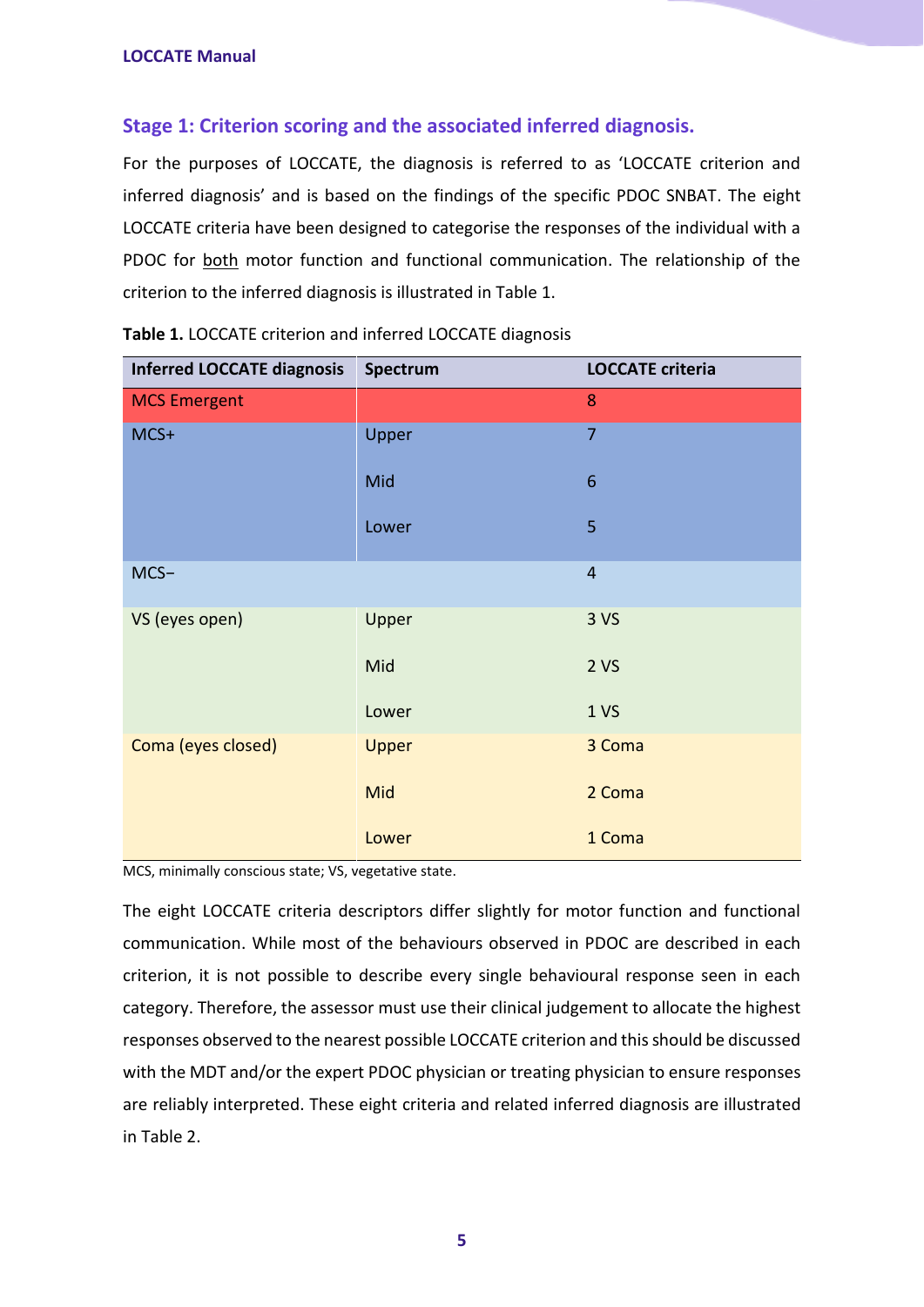#### **Table 2.** LOCCATE criterion and inferred diagnosis

| <b>LOCCATE criterion</b> | <b>Inferred diagnosis</b> | <b>Criteria</b>                                                                                                                                                                                                                                                                                         | <b>Motor function/functional motor</b>                                                                                                                                                                                                                                                                                                                                                                           | <b>Functional communication</b>                                                                                                                                                                                                                                 |
|--------------------------|---------------------------|---------------------------------------------------------------------------------------------------------------------------------------------------------------------------------------------------------------------------------------------------------------------------------------------------------|------------------------------------------------------------------------------------------------------------------------------------------------------------------------------------------------------------------------------------------------------------------------------------------------------------------------------------------------------------------------------------------------------------------|-----------------------------------------------------------------------------------------------------------------------------------------------------------------------------------------------------------------------------------------------------------------|
| 8                        | <b>MCS Emergent</b>       | Meets the RCP guidelines for emergence from<br>MCS by demonstrating the required number<br>of correct responses with one or more of the<br>following: choice-making/matched<br>pairs/functional use of an object or answering<br>biographical or situational questions on two<br>consecutive occasions. | <b>Motor function</b><br>Choice-making/matches and meets the RCP criteria for<br>emergence.<br><b>Functional Motor</b><br>Uses functional objects, for example, a pen, meeting<br>the RCP criteria.                                                                                                                                                                                                              | Uses gesture or other methods of output (see output options) to<br>make needs known.<br>Makes choices or indicates "Yes/No" (see output options). Answers<br>questions to situational and/or autobiographical questions, meeting<br>the RCP criteria.           |
| $\overline{7}$           | MCS+ Upper                | Demonstrates one of the following: choice-<br>making/matched pairs/functional use of an<br>object.<br>Demonstrates "Yes/No" but does not meet<br>the RCP criteria. (Asking the client to )                                                                                                              | <b>Motor function</b><br>Choice-making/matches but does not meet RCP criteria<br>for emergence.<br><b>Functional Motor</b><br>Use of object, for example, a pen, but does not meet<br>the RCP criteria.                                                                                                                                                                                                          | Uses gestures or other methods of output (see output options) to<br>make needs known.<br>Makes choices or indicates "Yes/No" (see output options). Answers<br>questions to situational and/or autobiographical questions but does<br>not meet the RCP criteria. |
| 6                        | MCS+ Mid                  | Follows visual, verbal instruction, tactile cues<br>or discriminates. (Telling the client to )                                                                                                                                                                                                          | Follows instruction/cue or discriminates.                                                                                                                                                                                                                                                                                                                                                                        | Demonstrates "Yes" and/or "No" but cannot functionally answer<br>questions when asked.                                                                                                                                                                          |
| 5                        | <b>MCS+ Lower</b>         | Responds appropriately directly to the type of<br>stimulus, interacting with stimuli, not to<br>verbal, written instruction or cues.                                                                                                                                                                    | <b>Motor function</b><br>Cause-and-effect, copying.<br>Presses the auditory feedback switch/iPad but does not<br>follow direct instruction.<br><b>Functional motor</b><br>Completes simple functional tasks without instruction,<br>for example, removes sock, adjusts hat, removes<br>glasses but not to instruction.                                                                                           | Copies facial expression, gestures, words OR uses automatic speech<br>to finish phrase OR verbally responds appropriately to stimuli, for<br>example, "Go away" in response to having an injection.                                                             |
|                          | MCS-                      | Localises to stimuli or meaningful<br>spontaneous responses.<br><b>OR</b><br>Communicative responses to specific stimuli<br>but not to instruction/cue/prompt.                                                                                                                                          | <b>Motor function</b><br>Localises, visual fixation, pursuit;<br>Body part towards stimulus;<br>$\bullet$<br>For example, meaningfully and spontaneously<br>$\bullet$<br>brushes hair out of eyes (often repetitive).<br><b>Functional motor</b><br>Active movement within guided activity felt with<br>facilitation;<br>Unable to complete any aspect of task;<br>Unable to initiate task;<br>Manipulates form. | Communicative facial expression or meaningful vocalisation in<br>context or to specific technique or stimuli.<br>Intelligible verbalisation. Lacks meaning or not in context.                                                                                   |
| 3                        | <b>Coma or VS</b>         | Reflexive withdrawal responses to stimuli.<br><b>OR</b><br>Non-meaningful spontaneous responses.                                                                                                                                                                                                        | Withdrawal.<br><b>OR</b><br>Non-meaningful spontaneous responses.                                                                                                                                                                                                                                                                                                                                                | Reflexive non-meaningful facial expression, non-meaningful<br>vocalisation to stimuli, and so on.                                                                                                                                                               |
| 2                        |                           | Reflexive.                                                                                                                                                                                                                                                                                              | Reflexive.                                                                                                                                                                                                                                                                                                                                                                                                       | Reflexive non-meaningful facial expression.                                                                                                                                                                                                                     |
| $\mathbf{1}$             |                           | No response.                                                                                                                                                                                                                                                                                            | No response.                                                                                                                                                                                                                                                                                                                                                                                                     | No response.                                                                                                                                                                                                                                                    |

MCS, minimally conscious state; RCP, Royal College of Physicians; VS, vegetative state.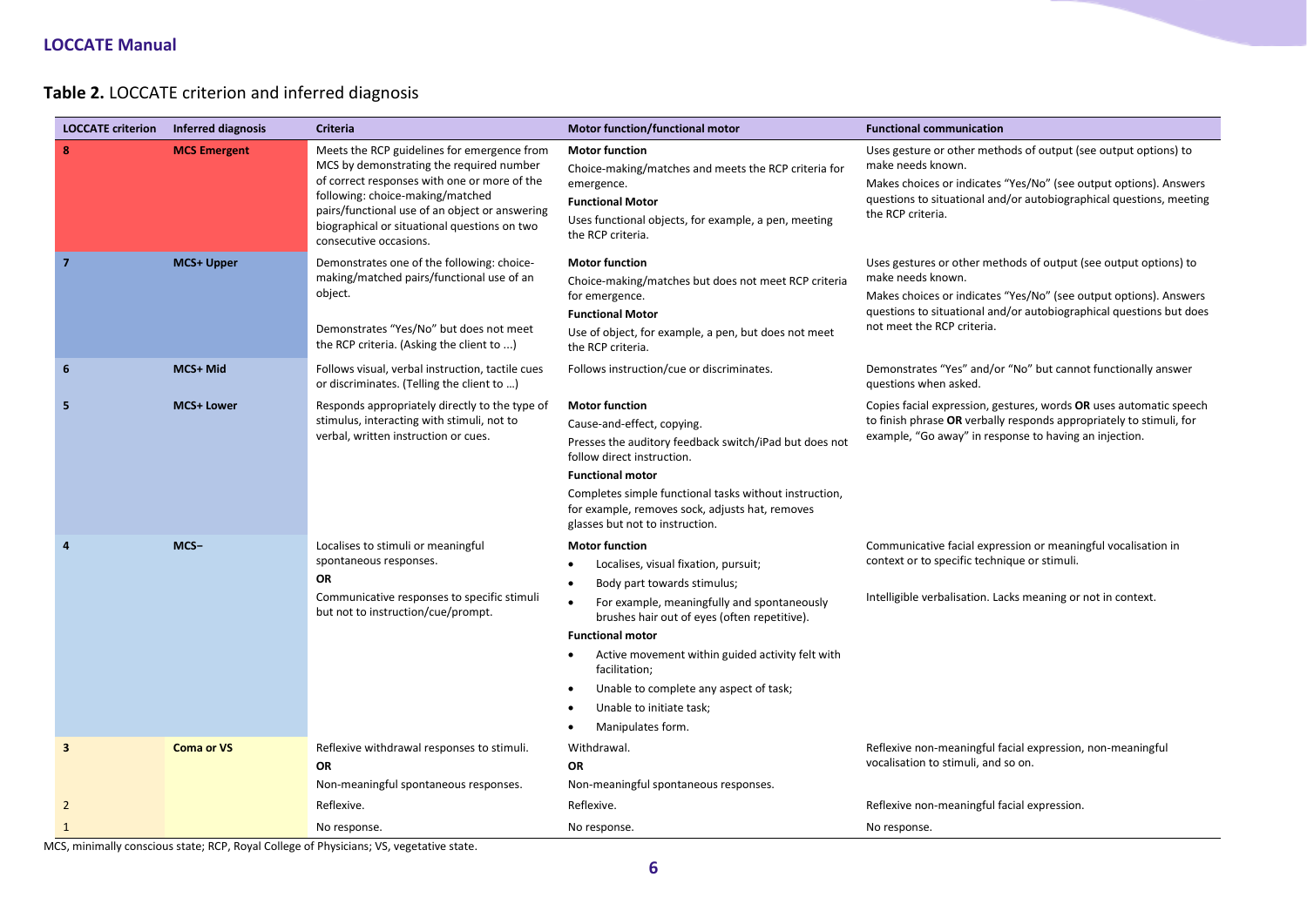#### <span id="page-6-0"></span>*LOCCATE criteria 1–3: Coma or VS*

Both Coma and VS are classified along LOCCATE criteria 1–3. An individual in a coma is differentiated from an individual in a VS since the former shows no evidence of eye opening, no localisation to noxious stimuli and no understandable responses to external stimuli (Plum & Posner, 1982). Any reasons for eye closure that are not a result of the individual being unconscious are fully explored by the expert PDOC physician and their team.

The LOCCATE criterion can then be applied accordingly as being either Coma or VS for LOCCATE criteria 1–3 for the Lower, Mid and Upper spectra according to the type of responses observed; in the Coma diagnostic category, these relate to the levels from the Glasgow Coma Scale (GCS).

#### <span id="page-6-1"></span>*LOCCATE criterion 4: MCS−*

Bruno et al. (2012) recommended subcategorising the individual's MCS diagnosis into plus (MCS+) and minus (MCS−) based on the grade of complexity of the observed responses. MCS− refers to individuals who show some evidence of localising responses, such as following an object with their eyes or targeted purposeful movement, such as scratching. The most basic meaningful functional communication response in MCS− recorded in the reviewed range of PDOC assessments is a meaningful facial expression to a specific stimulus or within context. Such localising motor function responses and functional communication facial expressions would be categorised at LOCCATE criterion 4.

#### <span id="page-6-2"></span>*LOCCATE criteria 5–7*

MCS+ refers to individuals who demonstrate more complex behaviours, such as gestures, verbal command following, 'Yes/No' responses and so on. Since a wide spectrum of responses is seen in MCS+, this category has been subdivided in LOCCATE into Lower, Mid and Upper spectra. Table 2 illustrates the range and complexity of responses seen in individuals in MCS+.

To illustrate how responses are allocated to each criterion, LOCCATE criterion 5 (MCS+ Lower) motor responses would include cause-and-effect and copying, and for functional communication, copying with a gesture and/or copying a communicative facial expression.

LOCCATE criterion 6 (MCS+ Mid) motor responses would include an ability to follow verbal or written instructions or, for the functional communication modality, demonstrating a 'Yes/No' response but being unable to answer questions when asked.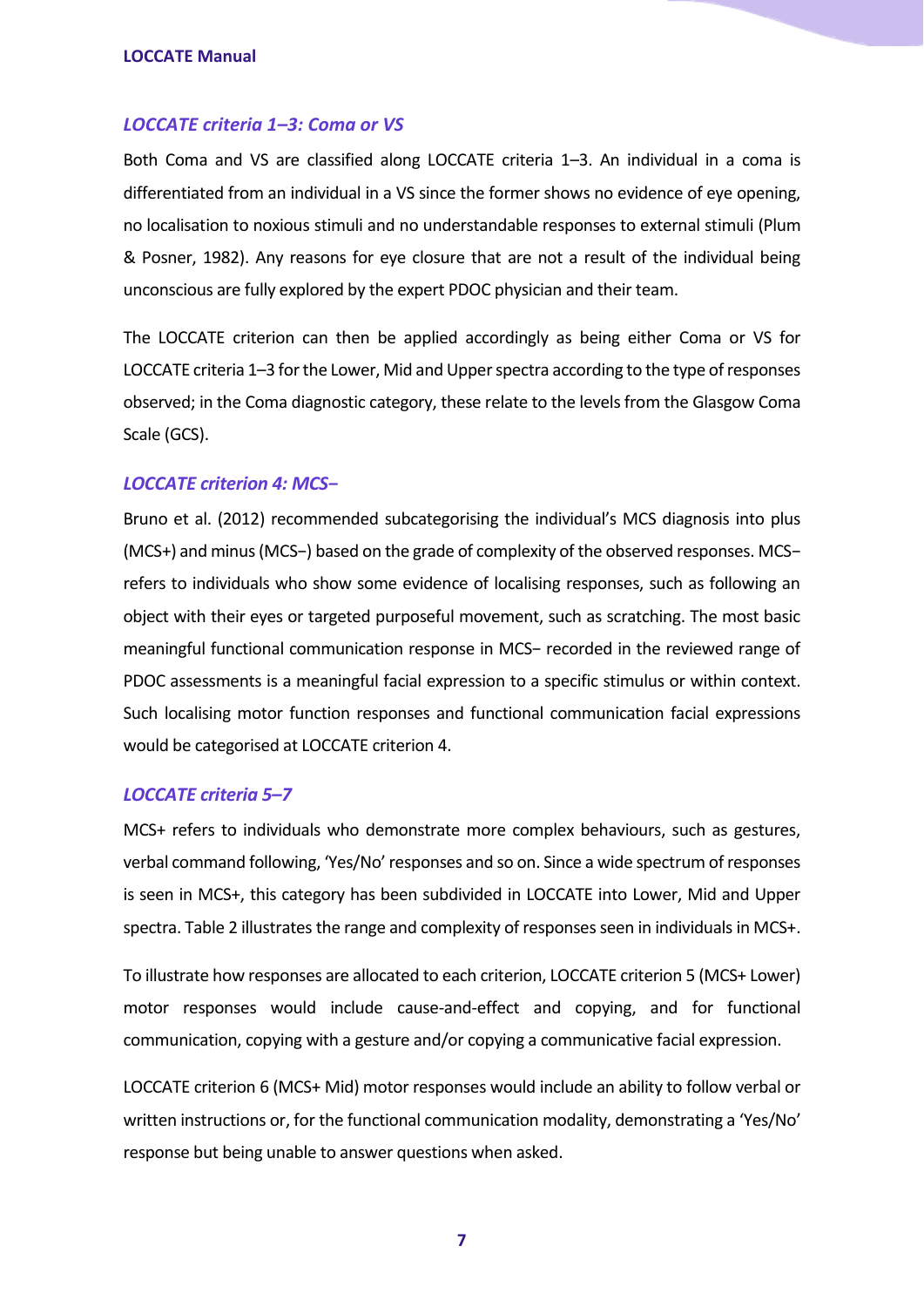LOCCATE criterion 7 (MCS+ Upper), motor responses would be allocated to an individual's ability to demonstrate choice-making, match pairs or demonstrate functional use of objects. For functional communication, there will be evidence of an ability to answer questions while not meeting the requirements of the RCP guidelines 2020. This subdivision is useful in providing a clearer commentary on the trajectory of change over time for the individual with an MCS diagnosis.

#### <span id="page-7-0"></span>*LOCCATE criterion 8: MCS Emergent*

Emergence from MCS+ is characterised by reliable and consistent functional interactive communication, through verbalisation, 'Yes/No' responses or functional use of objects (Giacino et al., 2002). The RCP guidelines (RCP, 2013, 2020) further defined the parameters for the reliability and consistency of responses and broadened the functional options by adding the ability to demonstrate choice-making, matching pairs, or answering autobiographical or situational 'Yes/No' questions to facilitate consistent reporting within teams and across services.

When the series of each selected SNBAT PDOC assessment has been completed, the assessor should first identify the highest (best) LOCCATE criterion for both motor function and functional communication reproducible responses for each tool used.

#### **Example**

A WHIM assessment was conducted with Tim (a person living with a PDOC) in 8 sessions over a 10-day period. Tim was observed to follow the verbal instruction "move your left thumb" scoring 15 on the WHIM ("performs physical movement on verbal request"). This was his highest score on a motor function category. This produced a LOCCATE criterion 6 with an inferred diagnosis of MCS+ Mid for motor function.

Tim was also observed to smile to humour and scored 43 on the WHIM for "Smiles". This was his highest score on a functional communication category. This produced a LOCCATE criterion 4 and inferred diagnosis of MCS− for functional communication.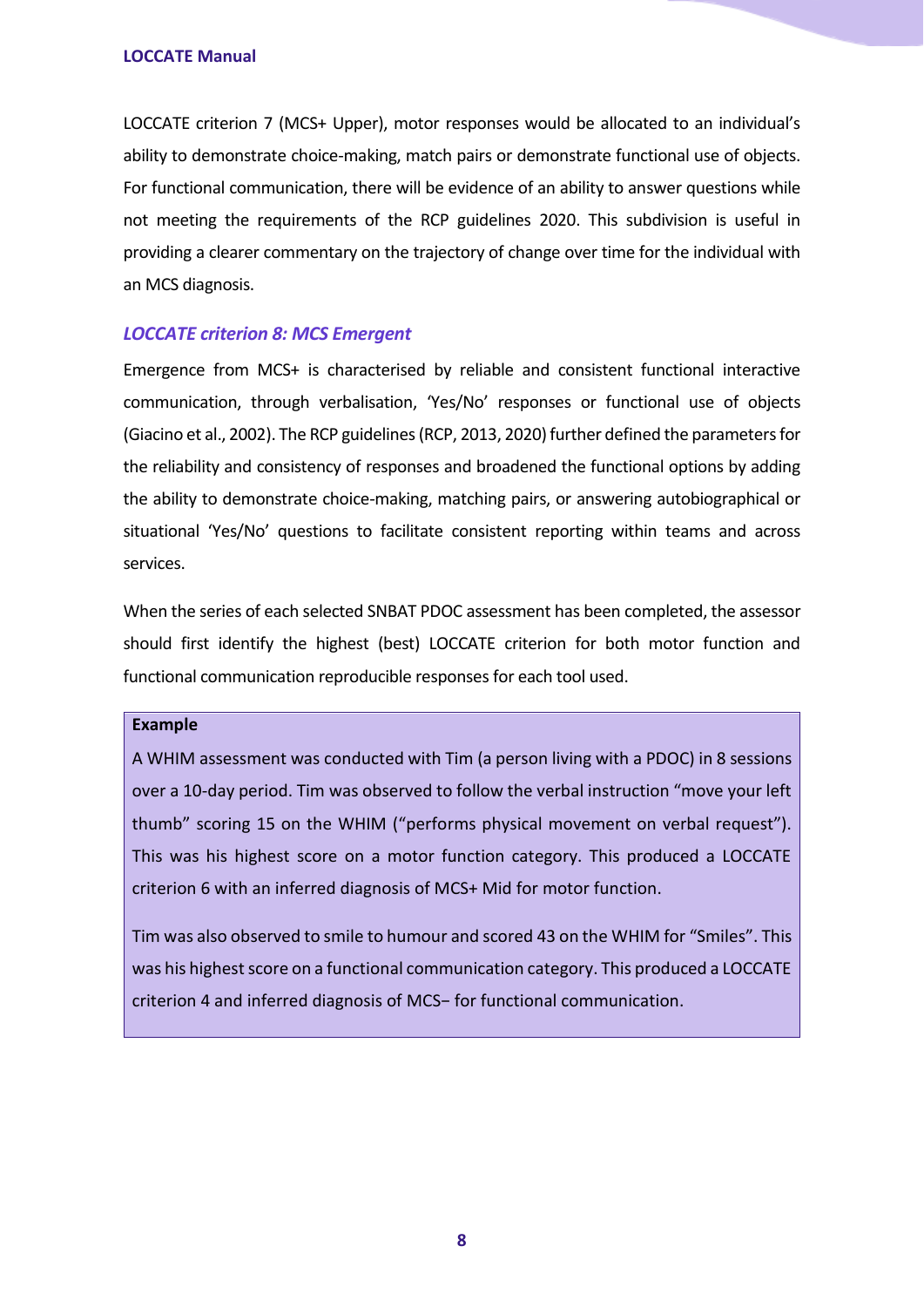#### <span id="page-8-0"></span>**Stage 2: Ranking reproducibility of responses**

A range of PDOC assessments can be applied at different frequencies depending on the framework or processes that apply. SMART is conducted 10 times over a 3-week period. The authors of the CRS-R recommend a minimum of 5 assessments over a 2-week period (Cortese et al., 2015; Wannez et al., 2017). For assessments such as the WHIM, which requires repeated assessment over time, it is also important to record how many sessions have been conducted to reach the LOCCATE criterion and the reproducibility and durability of responses, to help identify the patterns of responses observed within a given time frame.

The assessor therefore defines the reproducibility of the responses for the selected highest criterion for both motor and functional communication responses for each tool used by adding the number of times the response was observed in addition to the LOCCATE criterion achieved. The descriptors of reproducibility of responses are described in Table 3.

| Code | <b>Reproducibility</b>     | Reproducibility of responses to same<br>stimulus/instruction over ten sessions (or as<br>relevant) |
|------|----------------------------|----------------------------------------------------------------------------------------------------|
|      | Seldom but<br>reproducible | Occurs 2-4 sessions only <sup>a</sup>                                                              |
| В    | Often                      | Occurs in five sessions or more but not<br>consecutively                                           |
|      | Always                     | Occurs in at least five sessions consecutively                                                     |

**Table 3.** Descriptors of reproducibility of responses for LOCCATE

<sup>a</sup>Needs to be reproducible over two or more different sessions to contribute to diagnostic category.

The reproducibility of the responses needs to be based on the responses to the same stimuli or type of response. For example, the frequency of tracking of a mirror (regardless of direction) should not be added to the frequency of tracking of a photograph. Likewise, LOCCATE will require, for example, the frequency of responses of facial expression, such as a smile, to be recorded but it is not to be added to the frequency of grimaces, since they are all stand-alone responses. The same applies to the recording of the frequency of responses to the same verbal or written instruction, question, matching objects, etc. This is an important feature because, by being very specific about the type and frequency of responses seen to a specific stimulus, it will help the assessor to more accurately establish the optimal conditions for higher frequency responses to specific stimuli or type of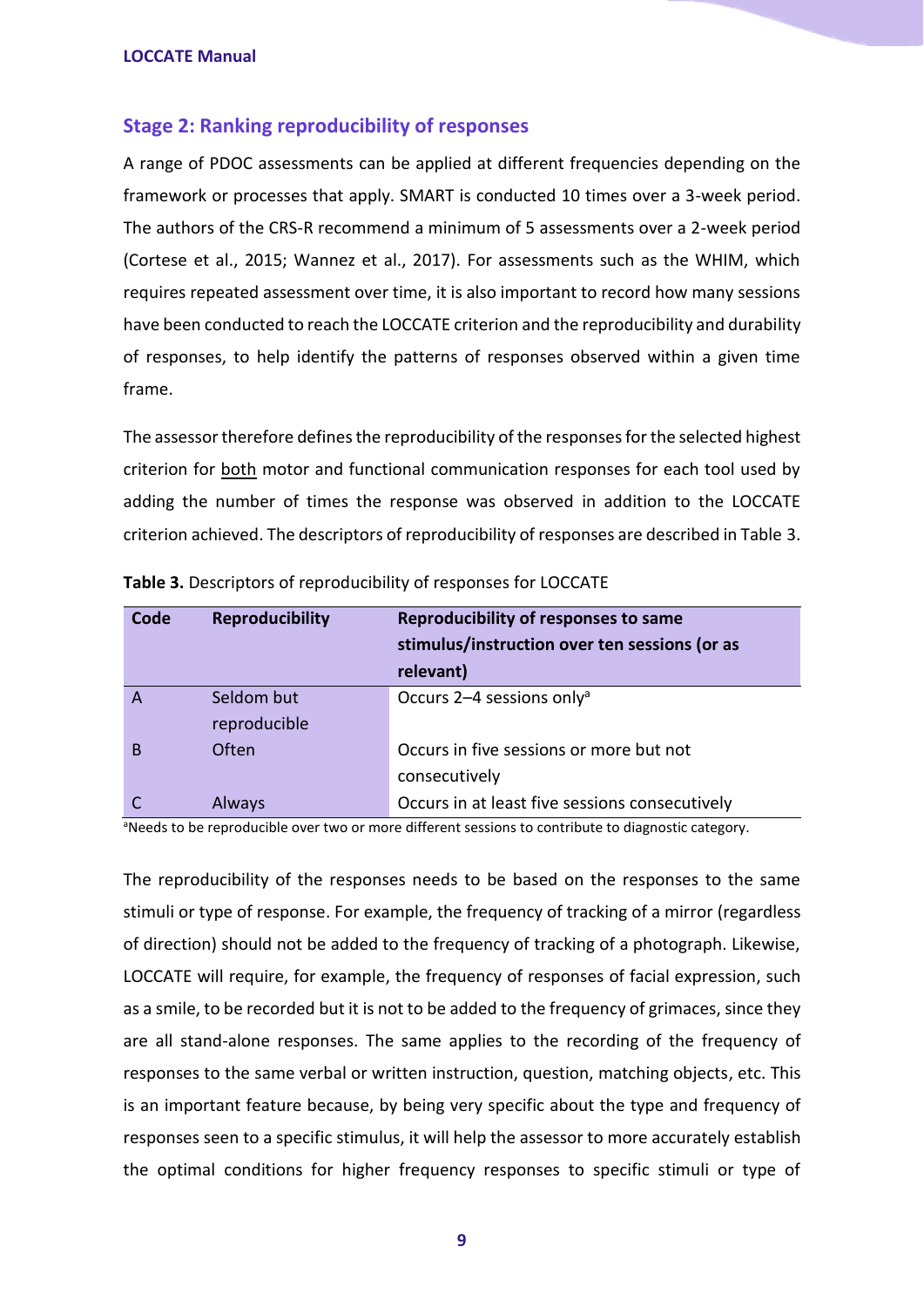responses and enable intervention strategies to be more focused and implemented accordingly. For example, if a patient smiles more frequently to a specific familiar photograph or familiar sound, or to a specific verbal instruction, then the team can focus their future intervention on those specific findings to try to enhance frequency of type of responses seen.

#### <span id="page-9-0"></span>*Descriptors of reproducibility of responses for LOCCATE*

LOCCATE criterion 1 (VS or Coma Lower) and 8 (MCS Emergent) do not have different levels of reproducibility for each response for either motor function or functional communication. This is because a 'no response' at criterion 1 VS or Coma Lower cannot be reproduced. In terms of emergence from MCS, the patient is either meeting the national guidelines for emergence from MCS or they are not. LOCCATE criterion classification starts with 1 Coma Lower; then, in order, the criteria and reproducibility are 2A Coma Mid, 2B Coma Mid, 2C Coma Mid, 3A Coma Upper, 3B Coma Upper, 3C Coma Upper and then the same criterion and reproducibility for VS Lower, Mid and Upper. For MCS−, it is 4A, 4B, 4C then 5A MCS Lower, 5B MCS Lower, 5C MCS Lower, and so on. The highest response is LOCCATE criterion 8 for MCS Emergent.

#### **Example**

For the WHIM assessment example, a criterion 6A MCS+ Mid for motor function where the patient Tim followed the verbal instruction to "move your left thumb" 3 times over 8 sessions, and a LOCCATE criterion 4C with a smile to humour 6 times over 8 sessions, an inferred diagnosis of MCS− for functional communication would be recorded.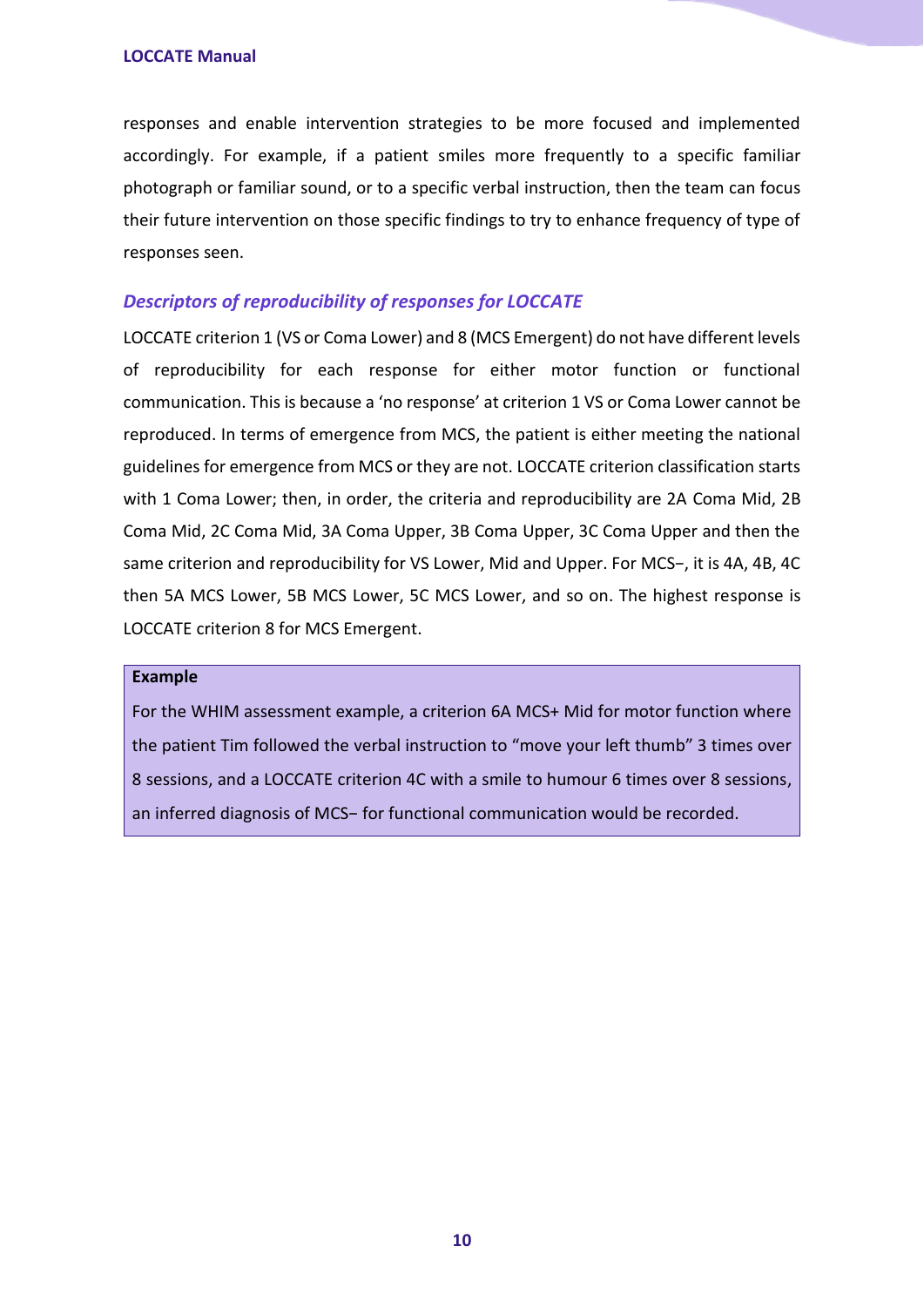#### <span id="page-10-0"></span>**Stage 3: Allocation of the LOCCATE Calibration Score (LCS)**

Each of the LOCCATE criteria and reproducibility options can be allocated an LCS from 1 to 27 as illustrated in Table 4.

| <b>LOCCATE</b> inferred | <b>Inferred diagnostic</b> | <b>LOCCATE criterion and</b> | <b>LOCCATE</b> criterion |
|-------------------------|----------------------------|------------------------------|--------------------------|
| diagnosis               | spectrum                   | reproducibility              | score                    |
| <b>MCS Emergent</b>     |                            | 8                            | 27                       |
|                         | <b>MCS + Upper</b>         | 7 <sup>C</sup>               | 26                       |
|                         |                            | 7B                           | 25                       |
|                         |                            | <b>7A</b>                    | 24                       |
|                         | MCS + Mid                  | 6C                           | 23                       |
|                         |                            | 6B                           | 22                       |
|                         |                            | 6A                           | 21                       |
| <b>MCS</b>              | <b>MCS + Lower</b>         | 5C                           | 20                       |
|                         |                            | 5B                           | 19                       |
|                         |                            | 5A                           | 18                       |
|                         | MCS-                       | 4C                           | 17                       |
|                         |                            | 4B                           | 16                       |
|                         |                            | 4A                           | 15                       |
|                         | <b>VS Upper</b>            | 3C                           | 14                       |
|                         |                            | 3B                           | 13                       |
|                         |                            | 3A                           | 12                       |
| <b>VS</b>               | <b>VS Mid</b>              | 2C                           | 11                       |
|                         |                            | 2B                           | 10                       |
|                         |                            | 2A                           | 9                        |
|                         | <b>VS Lower</b>            | 1 <sub>vs</sub>              | 8                        |
|                         | <b>Coma Upper</b>          | 3C                           | $\overline{7}$           |
|                         |                            | 3B                           | 6                        |
|                         |                            | 3A                           | 5                        |
| <b>Coma</b>             | <b>Coma Mid</b>            | 2C                           | 4                        |
|                         |                            | 2B                           | 3                        |
|                         |                            | 2A                           | $\overline{\mathbf{2}}$  |
|                         | <b>Coma Lower</b>          | 1 Coma                       | $\mathbf{1}$             |

**Table 4.** The LOCCATE criterion score

MCS, minimally conscious state; VS, vegetative state.

Therefore, for a Coma diagnosis the LCS range is from 1 to 7, VS from LCS 8 to 14, MCS− from LCS 15 to 17, MCS+ from LCS 18 to 26, and MCS Emergent is designated LCS 27. If no motor function or functional communication responses are seen in the PDOC assessment, then the assessor will record LOCCATE criterion 1 as applicable to either VS or Coma and allocate LCS 1 for 1Coma, or LCS 8 for 1VS.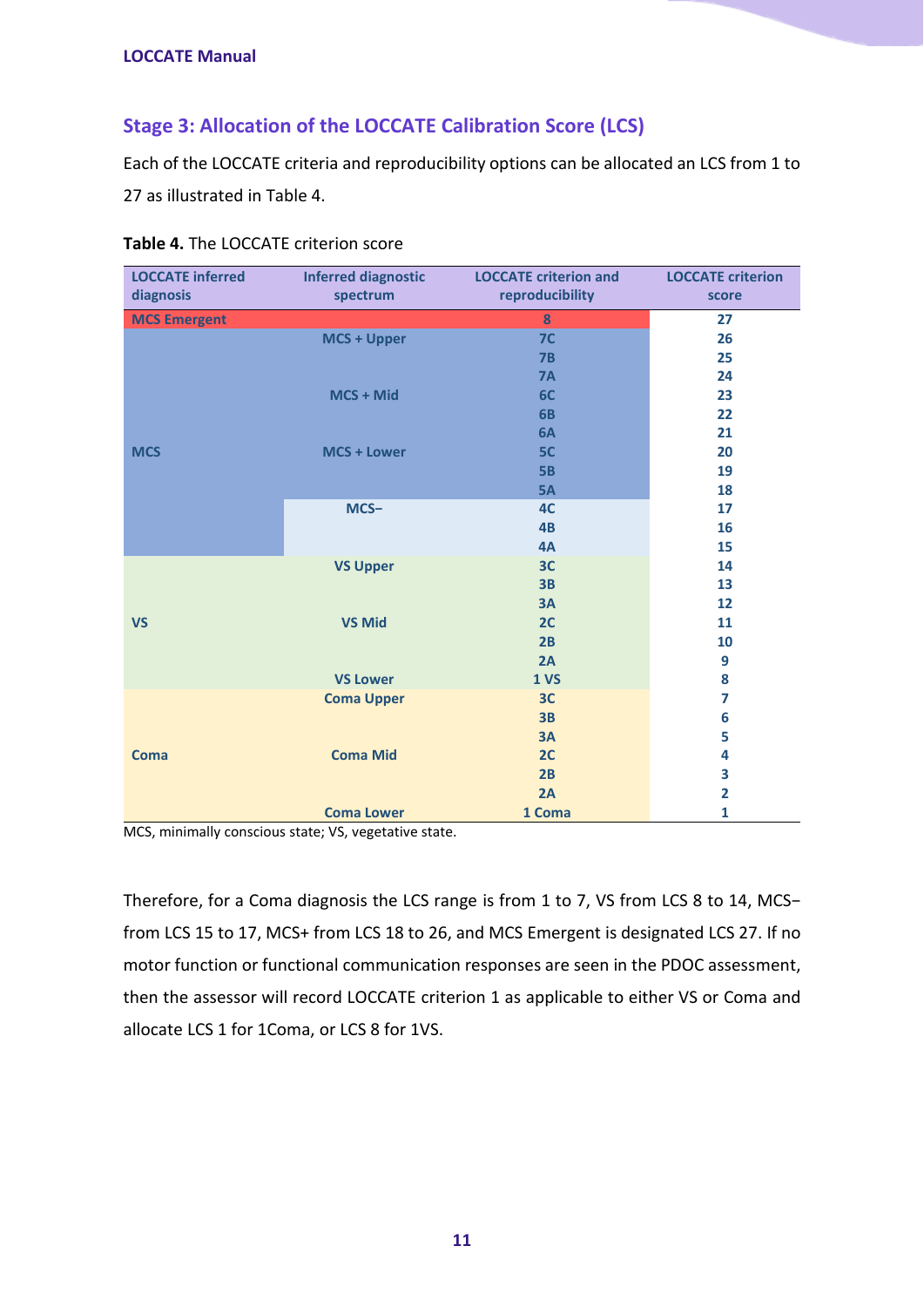#### **Example**

In the example, the WHIM assessment produced a LOCCATE criterion and inferred diagnosis of 6A MCS+ Mid with an LCS of 21 for the motor function responses. For functional communication, a LOCCATE criterion and inferred diagnosis of 4C MCS− was produced with an LCS of 17.

#### <span id="page-11-0"></span>**Stage 4: Generating a LOCCATE criterion and value**

Some SNBATs require mandatory training and accreditation while others do not. Therefore, to ensure objectivity, it is recommended that an expert PDOC assessor, as defined in the RCP guidelines (RCP, 2020) takes responsibility for signing off the agreed findings of the assessment(s) for LOCCATE, even when not conducting the assessment themselves. To provide an accurate agreed overview and expert interpretation of the results, LOCCATE should not be used to compare standardised assessment scores by those not qualified to use such assessments, for example, the WHIM being applied by nonprofessionals.

A LOCCATE value can be created in written form by presenting the motor value first followed by the functional communication value but separated by a colon.

#### **Example**

In the example for the WHIM assessment this would be presented as 21:17. The highest value overall is 21 and the LOCCATE inferred diagnoses are MCS+ Mid overall.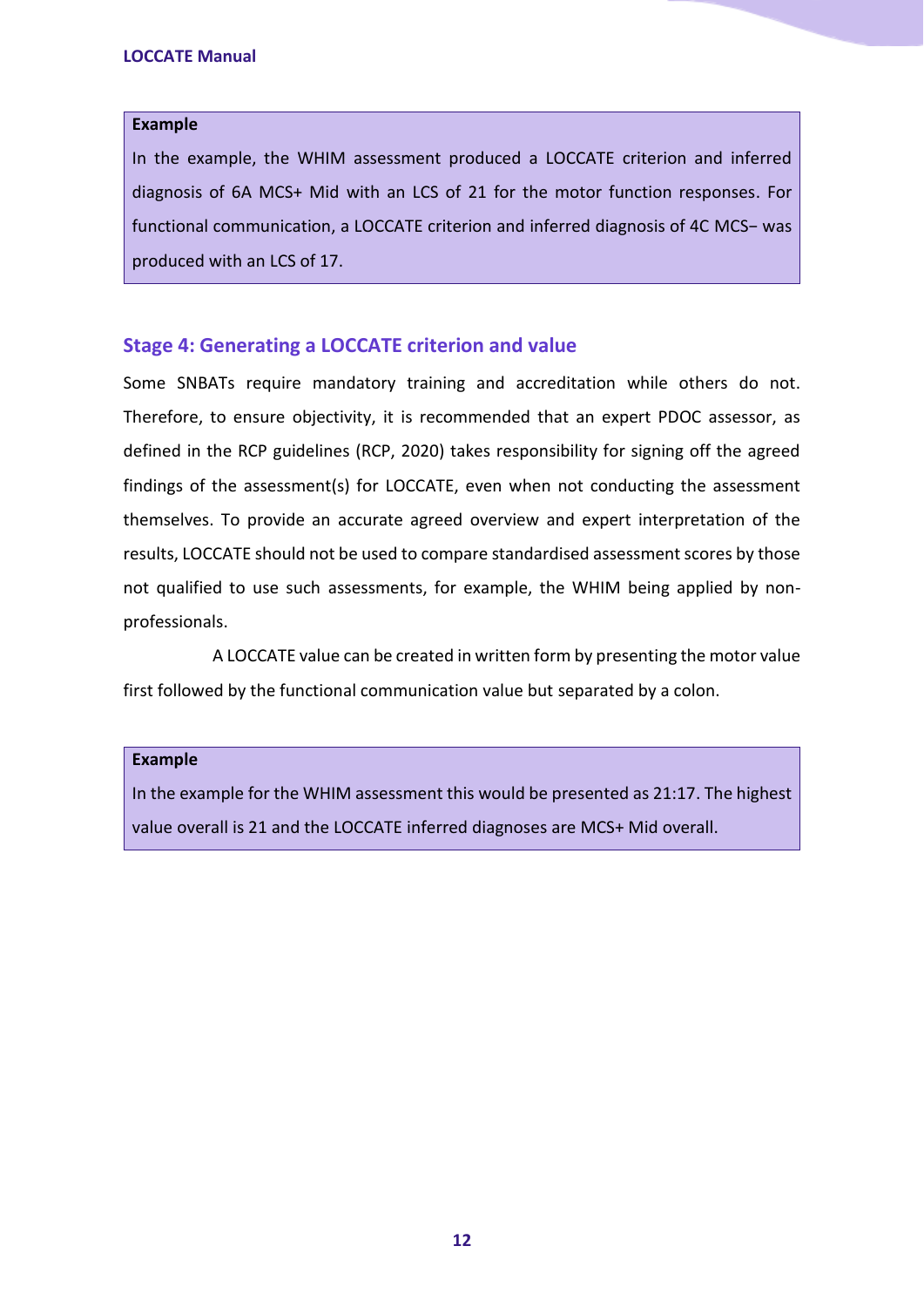#### <span id="page-12-0"></span>**LOCCATE as a Clinical, Research and Audit Tool**

There are two key applications for using LOCCATE as a calibration tool. These are LOCCATE variance and LOCCATE progression.

#### <span id="page-12-1"></span>*LOCCATE Progression*

The **LOCCATE progression** provides a measure to show any change observed from SNBATs conducted over time with an upward, downward or level trajectory. The differences over time will illustrate the **LOCCATE Progression.** The recording of this data over time will help the expert PDOC physician and MDT to identify any potential causes for this trajectory. Any changes in the LOCCATE Progression in a downward trajectory might for example indicate an underlying medical problem or external factor which may be affecting the patient's ability to respond. Any changes in an upward trajectory need to be explored further to identify possible causes such as the provision of a new seating system for example, which may have affected the patient's ability to respond during the assessment.

#### <span id="page-12-2"></span>*LOCCATE Variance*

LOCCATE can be used as a measure to help to define the variance of LCS (obtained from the results of the different SNBATs). For example, a higher LCS achieved from different SNBATs applied at the same time will provide the assessors with more detailed analysis, such as the use of a particular stimuli or verbal instruction in one SNBAT that is not mandatory in another SNBAT. This will provide quantifiable comparison data giving a clearer direction for MDT intervention and opportunity to explore these observed differences in responses more carefully.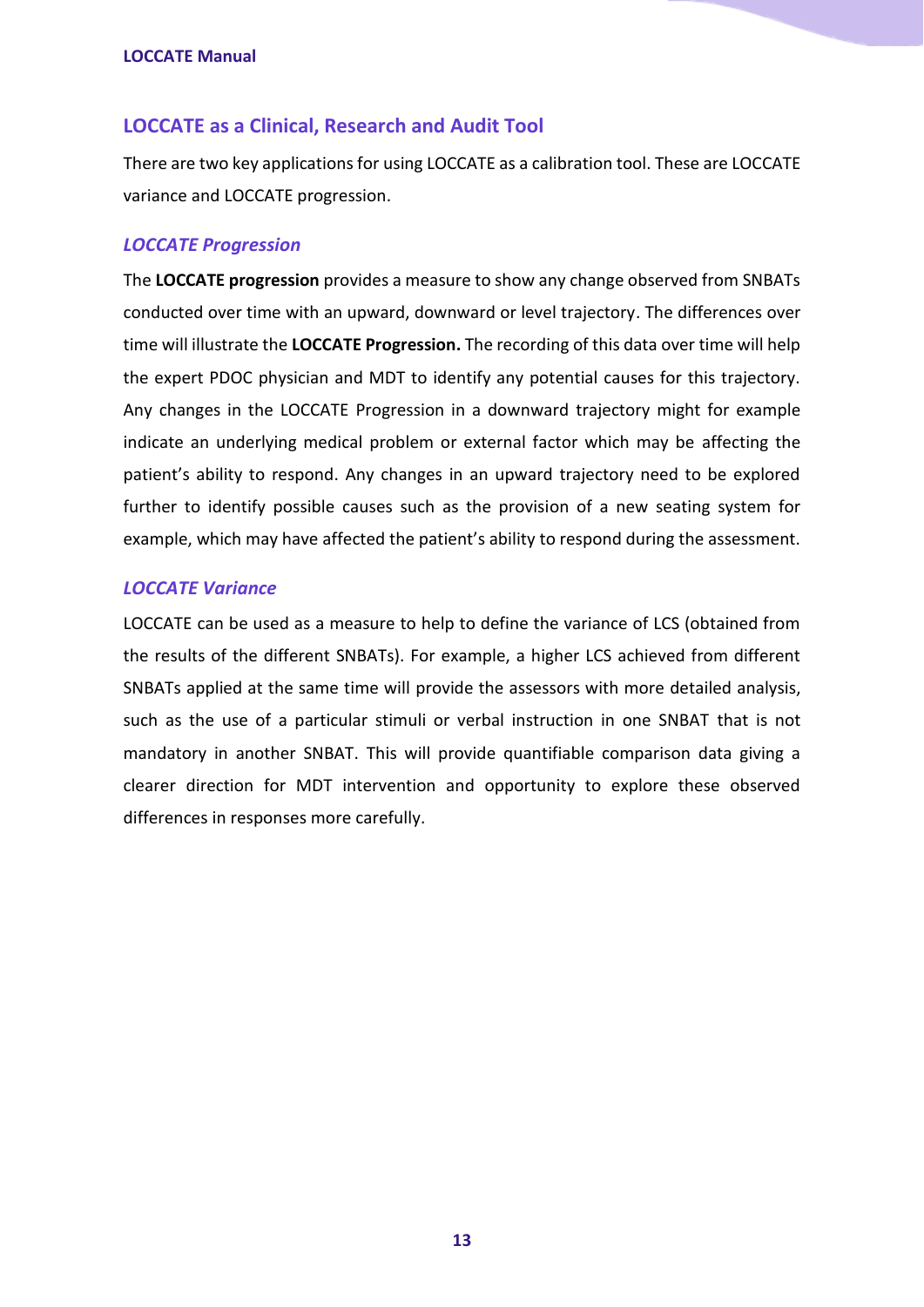#### <span id="page-13-0"></span>**LOCCATE as an Audit Tool**

The multi-disciplinary team may also elect to use LOCCATE as an audit tool. This could be used to record not only the highest LOCCATE criterion, frequency, and inferred diagnosis, but to record all responses seen for each patient for each assessment used which can contribute to assessment, goal setting and intervention audits within the MDT. This information will enable the assessor to identify a range of information as required in the audit, including:

#### <span id="page-13-1"></span>*Patient:*

- $\triangleright$  Accurate and relevant goals and intervention in relation to highest responses.
- ➢ Frequency of responses for each inferred LOCCATE diagnosis and LCS.
- ➢ Types of responses observed by professionals and SNBAT tools over whole cohort of patients in audit.
- ➢ First observed responses demonstrating evidence of awareness to identify the patterns over the sensory modalities and motor function and functional communication responses.

#### <span id="page-13-2"></span>*PDOC Assessment Tools:*

- ➢ Features of assessment tools which identified initial evidence of awareness and or emergence from MCS.
- ➢ Comparison of sensitivity of different assessment tools for identifying different diagnoses and spectrum within each diagnosis.

#### <span id="page-13-3"></span>*MDT:*

 $\triangleright$  To assess efficacy of interventions by monitoring trajectory.

#### <span id="page-13-4"></span>**Case Study**

The clinical application of LOCCATE can be demonstrated using a case study example. The results of the PDOC assessments are illustrated in Table 5.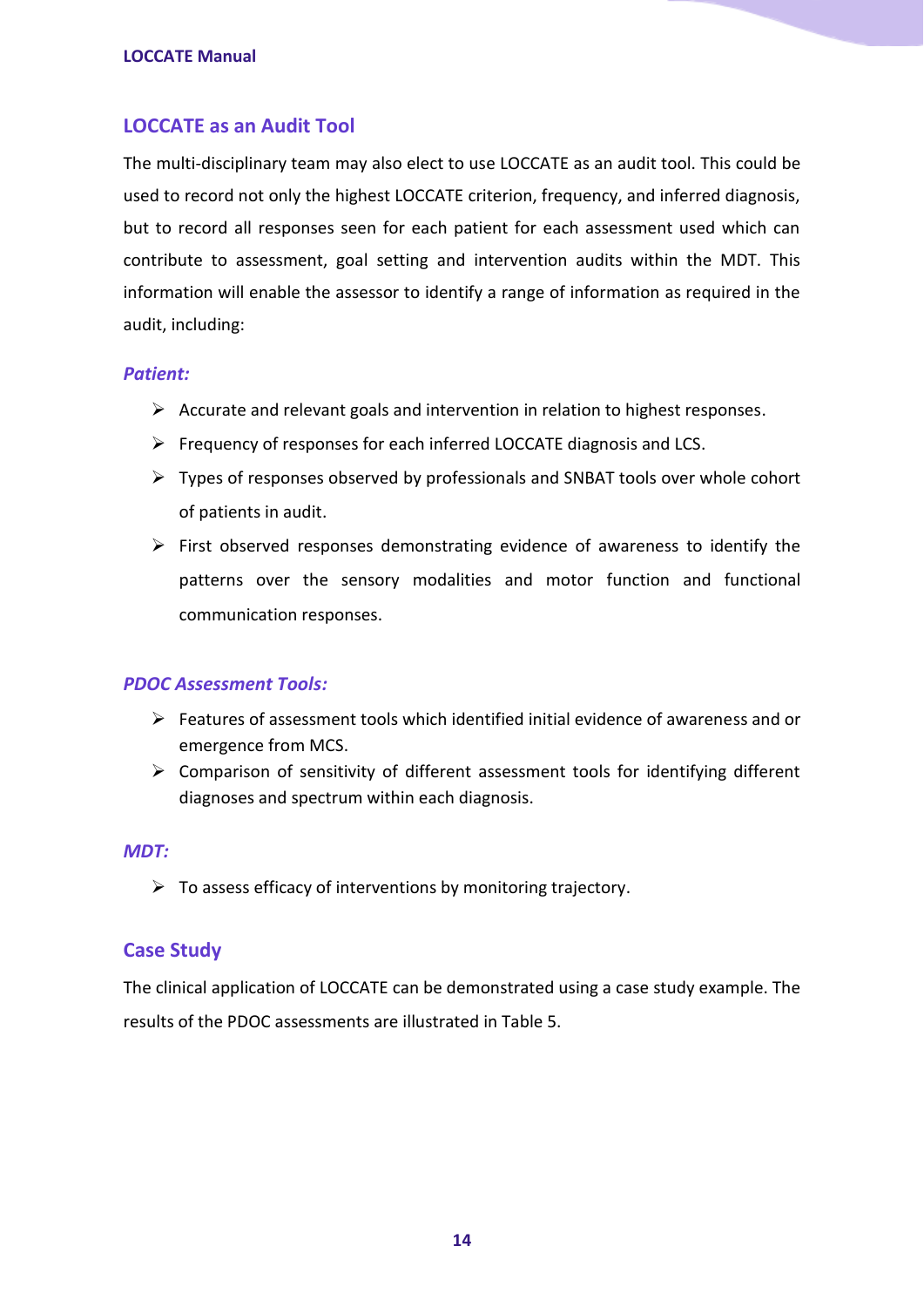**Table 5.** LOCCATE summary of results for the case study

|                |                           |                          |                             |                                 | <b>PDOC</b> assessment                                                |             |                                                                                      |                                                    | <b>LOCCATE</b>                                                       |                                                                                 |
|----------------|---------------------------|--------------------------|-----------------------------|---------------------------------|-----------------------------------------------------------------------|-------------|--------------------------------------------------------------------------------------|----------------------------------------------------|----------------------------------------------------------------------|---------------------------------------------------------------------------------|
| No             | <b>Assessment</b><br>tool | Number of<br>assessments | <b>Assessor</b><br>initials | <b>Assessment</b><br>date range | <b>Overall</b><br><b>PDOC</b><br>assessment<br>score and<br>diagnosis | <b>M/FC</b> | <b>Highest responses/frequency</b><br>description                                    | <b>LOCCATE</b><br>criterion and<br>reproducibility | <b>LCS</b> and<br><b>LOCCATE</b> value<br><b>LCS</b><br>for M and FC | <b>Overall highest</b><br>calibration score<br><b>LCS/inferred</b><br>diagnosis |
| $\mathbf{1}$   | GCS                       | $\mathfrak{Z}$           | JB                          | $1-10$ March                    | GCS 3 Coma                                                            | M           | No motor responses or eye<br>opening $\times$ 3                                      | 1 Coma Lower                                       | 1:                                                                   | Coma Lower                                                                      |
|                |                           |                          |                             |                                 |                                                                       | <b>FC</b>   | No functional communicative<br>responses $\times$ 3                                  | 1 Coma Lower                                       | -1                                                                   |                                                                                 |
| 2              | GCS                       | $\overline{4}$           | JB                          | $10 - 15$<br>March              | GCS 8 Coma                                                            | M           | Eye opening to pain $\times$ 2,<br>abnormal reflexes $\times$ 3                      | 2A Coma Mid                                        | 2:                                                                   | $\overline{c}$<br>Coma Mid                                                      |
|                |                           |                          |                             |                                 |                                                                       | <b>FC</b>   | Incomprehensible sounds $\times$ 2                                                   | 2A Coma Mid                                        | 2                                                                    |                                                                                 |
| $\overline{3}$ | <b>CRS</b>                | 6                        | ${\rm SR}$                  | $1-12$ April                    | CRS 8 VS                                                              | M           | Flexor withdrawal $\times$ 4                                                         | 3A VS Upper                                        | 12:                                                                  | 12                                                                              |
|                |                           |                          |                             |                                 |                                                                       | <b>FC</b>   | No FC responses observed                                                             | 1 VS Lower                                         | 8                                                                    | VS Upper                                                                        |
| $\overline{4}$ | <b>WHIM</b>               | 10                       | BC                          | $1-10$ April                    | WHIM 7                                                                | M           | Grinding teeth $\times$ 6                                                            | 2B VS Mid                                          | 10:                                                                  | 10                                                                              |
|                |                           |                          |                             |                                 |                                                                       | <b>FC</b>   | No FC responses observed                                                             | 1 VS Lower                                         | 8                                                                    | VS Mid                                                                          |
| 5              | <b>WHIM</b>               | 10                       | BC                          | $12-20$ April                   | WHIM 21                                                               | M           | Visually tracks $\times$ 10                                                          | 4C MCS-                                            | 17:                                                                  | 17                                                                              |
|                |                           |                          |                             |                                 |                                                                       | <b>FC</b>   | Meaningful crying $\times$ 2                                                         | 4A MCS-                                            | 15                                                                   | $MCS-$                                                                          |
| 6              | <b>WHIM</b>               | 10                       | BC                          | $1-10$ May                      | WHIM 14                                                               | $\mathbf M$ | No motor responses                                                                   | 1 VS Lower                                         | 8:                                                                   | 9                                                                               |
|                |                           |                          |                             |                                 |                                                                       | FC          | Mechanical vocalisations $\times$ 3                                                  | 2A VS Mid                                          | 9                                                                    | VS Mid                                                                          |
| $\overline{7}$ | <b>SMART</b>              | 10                       | DB                          | $10-20$ May                     | <b>SMART MCS</b><br>HI Mid $(14)$                                     | M           | Following verbal instruction to<br>move hand, move head and lift<br>thumb $\times$ 5 | 6B MCS+ Mid                                        | 22:                                                                  | 22<br>MCS+Mid                                                                   |
|                |                           |                          |                             |                                 |                                                                       | <b>FC</b>   | Facial expression of smile and<br>crying $\times$ 4                                  | 4A MCS-                                            | 15                                                                   |                                                                                 |
| 8              | <b>WHIM</b>               | 10                       | AN                          | 10-20 May                       | WHIM 43                                                               | M           | Following verbal instruction to<br>move head $\times$ 3                              | 6A MCS+ Mid                                        | 21:                                                                  | 21<br>MCS+Mid                                                                   |
|                |                           |                          |                             |                                 |                                                                       | <b>FC</b>   | Smiles to family $\times$ 9                                                          | 4C MCS-                                            | 17                                                                   |                                                                                 |

CRS, Coma Recovery Scale; FC, functional communication; GCS, Glasgow Coma Scale; HI, highest inconsistent; LCS, LOCCATE calibration score; M, motor function; MCS, minimally conscious state; SMART, Sensory Modality Assessment and Rehabilitation Technique; VS, vegetative state; WHIM, Wessex Head Injury Matrix.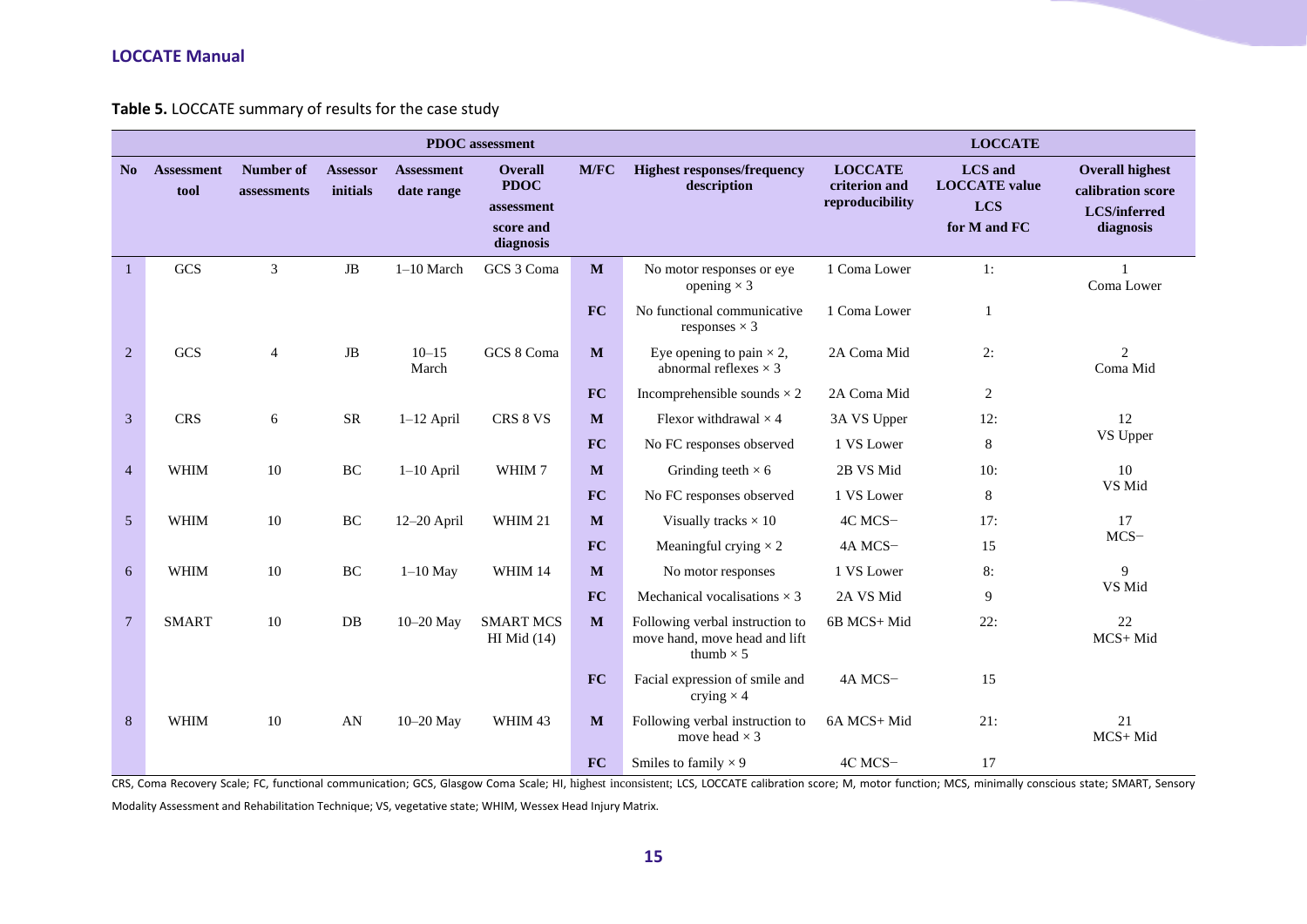Table 5 illustrates a case study where the patient had a series of 8 different assessments over time. The case study is an example of an individual who was admitted to a neurological unit with a GCS score of 3 at the scene of an accident. This GCS score was derived from the recordings of no eye opening, no verbal response and no motor response. This would be the equivalent of LOCCATE 1 (Coma Lower, no response) for both motor function and functional communication responses. The LOCCATE value is 1:1 and the highest LCS overall on the 1-27 scale is 1.

During admission to the intensive therapy unit, a further series of 4 GCS assessments revealed a highest GCS score of 8, with eye opening to pain, abnormal reflexes, and incomprehensible sounds. This is associated with a LOCCATE criterion of 2A (Coma Mid), which is indicative of reflexive responses for both motor function and functional communication. This generated a value of 2:2 with a highest LCS of 2 overall. Therefore, a very slight change in the criterion and frequency of responses in the LOCCATE Coma inferred diagnosis was detected.

On admission to a rehabilitation unit, six CRS-R assessments were conducted, and the highest motor function response observed was 'flexor withdrawal'; no functional communication responses were observed. The overall highest CRS-R score was 8, indicating an inferred diagnosis of VS. The equivalent LOCCATE criterion was 3A (VS Upper) for motor function and 1 VS (VS Lower) for functional communication with a LOCCATE value of 12:8. The highest LCS was 12. Therefore, after assessment with the CRS-R, the inferred diagnosis changed from Coma Mid to VS in the upper spectrum demonstrating LOCCATE progression in an upward trajectory. This illustrates that LOCCATE can be used to reveal the complexity of responses and placement within a diagnostic spectrum of responses and within the range of inferred diagnoses when extracted from tools such as the CRS-R.

A series of 10 WHIMs conducted at the same time as the CRS-R identified a highest WHIM score of 7, with the highest motor function response of teeth grinding seen 6 times but not consecutively over the 10 sessions and no responses in the functional communication modality. This translates to a LOCCATE criterion of 2B (VS Mid) for motor function and 1 VS (VS Lower) for functional communication and a LOCCATE value of 10:8, with the highest LCS being 10. Despite both PDOC assessments producing the same diagnosis of VS, a

**16**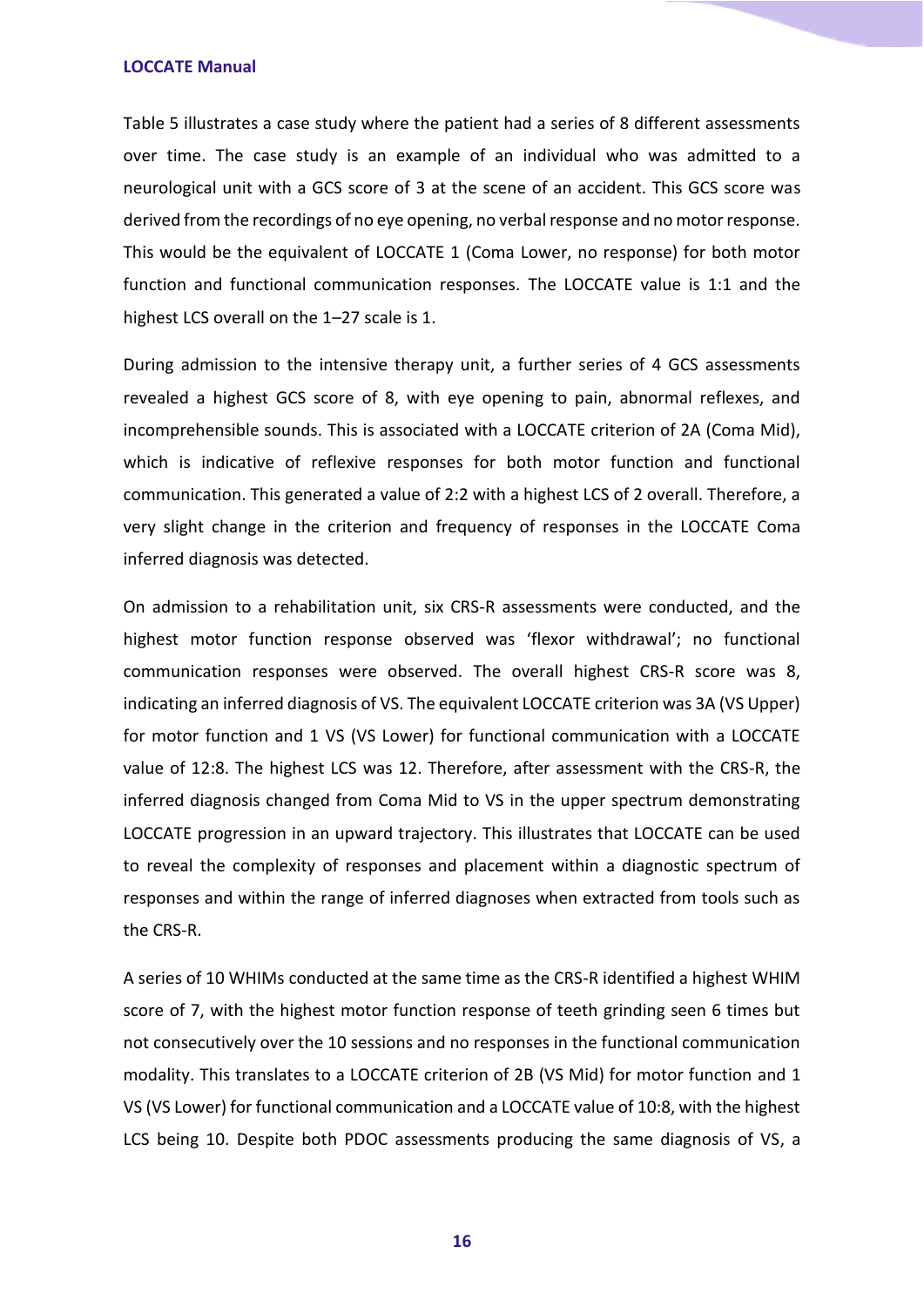LOCCATE variance was observed with a very slightly higher LOCCATE value for motor function in the CRS-R (12:8) compared with the WHIM (10:8).

A follow-up series of 10 WHIMs provided a highest WHIM score of 21 recording the highest motor function response of visual tracking seen 10/10 times, and in the functional communication modality, a response of crying was seen 2/10 times. This translates to a LOCCATE criterion and inferred diagnosis of 4C MCS− for the motor function responses and 4A MCS− for functional communication, generating an LCS and value of 17:15. Therefore, this LOCCATE upward progression is demonstrated by a change from an inferred diagnosis of VS Mid to MCS− from the previous series of WHIM and CRS-R assessments.

Subsequently, the individual experienced chest infections and was admitted to an acute unit. On return to the rehabilitation unit, a series of ten WHIMs were conducted. No motor function responses aside from eye opening were recorded; in the functional communication modality, mechanical vocalisations were observed twice with a WHIM score of 14. This translates to an LCS of 1 VS (VS Lower) for motor function and 2A (VS Mid) for functional communication with a LOCCATE value of 8:9. Therefore, the highest LCS was (VS Mid) (9). Thus, since the previous series of PDOC assessments and according to the LOCCATE criteria, a downward LOCCATE progression was noted when the inferred diagnosis changed from MCS− to VS Mid and the LOCCATE value from 17 to 9.

Following this, a SMART Assessment and series of ten WHIMs were conducted concurrently. Both assessments revealed the same LOCCATE criterion and reproducibility of MCS+ Mid for motor function and MCS− for functional communication.

The results of this data can be analysed in a range of different dimensions in the LOCCATE database.

A LOCCATE variance was apparent when the LCS revealed that the value generated by SMART was 22:15, and 21:17 for the WHIM. A more careful analysis of the data reveals that in the SMART Assessment, a higher number of verbal instructions were followed, and their frequency was higher at 5/10 compared with the 1 verbal instruction observed in the WHIM. However, in the functional communication modality, a higher frequency (9/10) of smiles were observed in the WHIM assessment in a session with the assessor and family compared with the 4/10 seen in the SMART Formal Assessment. This more detailed

**17**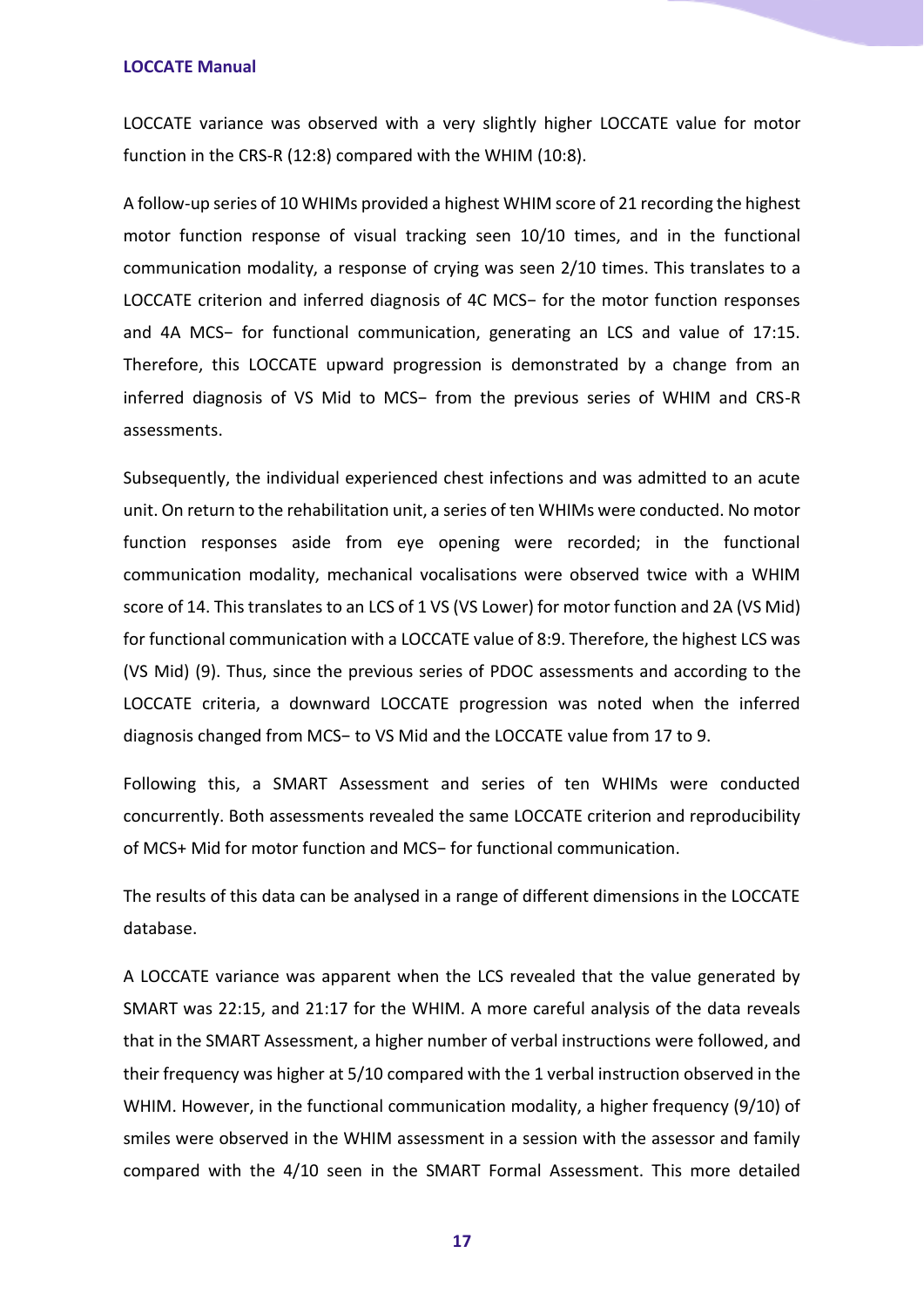analysis and quantifiable comparison data provide a clearer direction for MDT intervention and opportunity to explore these observed differences in responses more carefully. For example, the MDT could explore following those verbal instructions seen in SMART in a range of settings to promote greater frequency and perhaps investigate the potential to explore the responses seen and link these motor function movements to 'Yes/No'. Additionally, the increased frequency of smiles with the client's family should be explored by the MDT to identify causative factors noted in the WHIM.

Careful analysis of the LOCCATE data can also identify any LOCCATE variances in the results of varying PDOC assessments. Also, a change in the LOCCATE progression seen in the trajectory as result of the impact of external factors, such as a chest infection, as seen in the WHIM assessment (assessment number 6, see Table 5) on the level and frequency of responses observed and the corresponding LOCCATE value can be identified. The differences between the results from different PDOC assessments can be explored further to identify any reasons for a higher level or higher frequency of reproducibility of response derived from these assessments. For example, for this case study, the expert PDOC assessor may explore why the WHIM and SMART LOCCATE values (assessment numbers 7 and 8) varied for both motor function and functional communication when conducted at the same time.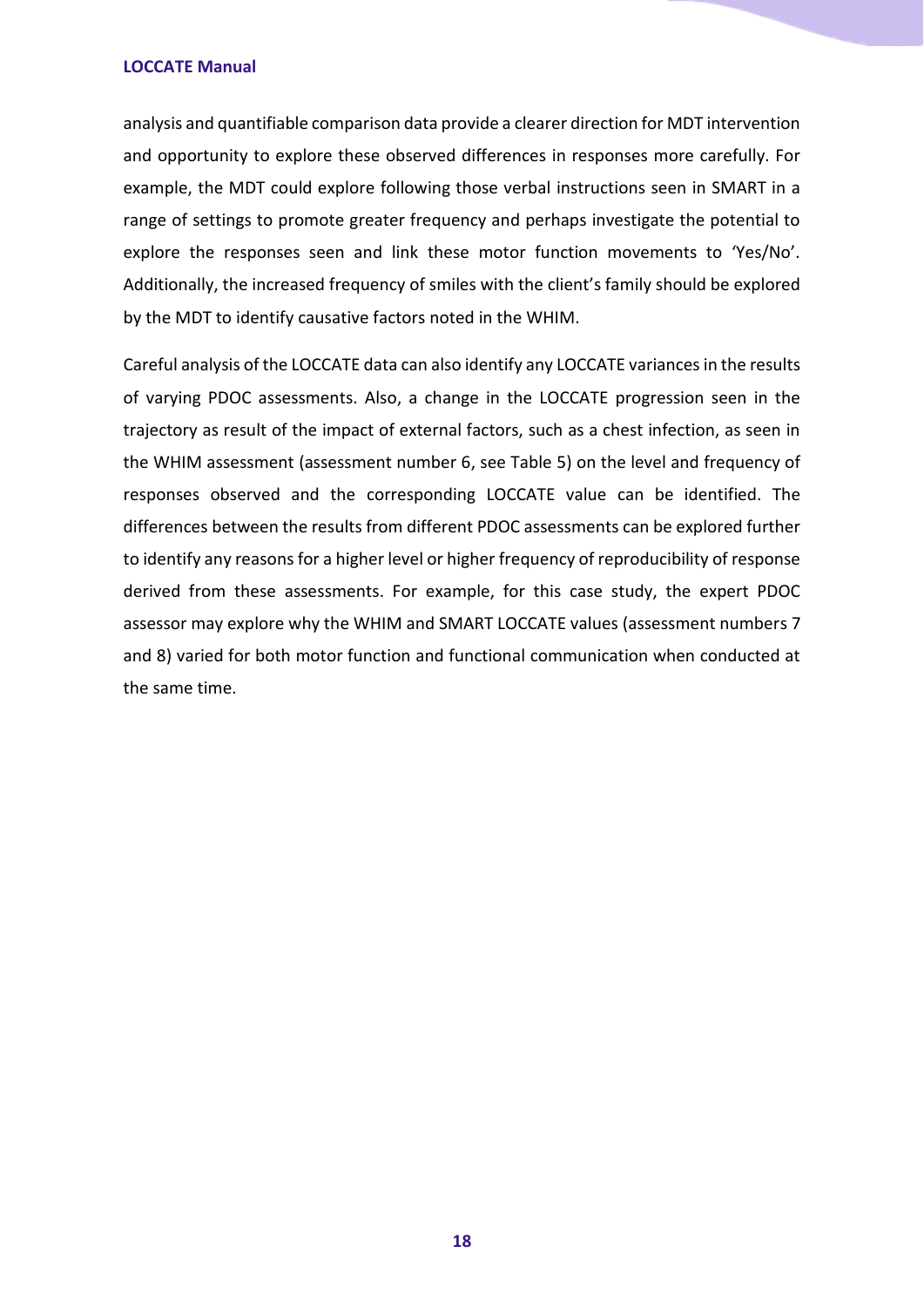#### <span id="page-18-0"></span>**Completing the LOCCATE summary form, chart and graph**

The results from the case study will be used to illustrate the process for completion of the three LOCCATE documents that the assessor can complete: summary form, trajectory chart and graph.

#### <span id="page-18-1"></span>**1. The LOCCATE summary form**

The assessor will complete the LOCCATE summary form. An example of a completed LOCCATE summary form for the first two entries of the case study is illustrated in Figure 1 on the next page.

#### <span id="page-18-2"></span>**2. LOCCATE trajectory chart**

The assessor can choose to complete the trajectory chart (Figure 2) to illustrate the results diagrammatically by entering all of the relevant assessment information as provided here for the case study, and the highest motor and functional communication LOCCATE criterion and reproducibility. The corresponding LOCCATE inferred diagnosis will be illustrated on the chart. This will provide an overview of the results and provide a trajectory over time.

#### <span id="page-18-3"></span>**3. LOCCATE graph**

Additionally, the assessor can choose to complete the LOCCATE graph (Figure 3) by entering the LCS results as illustrated for the case study. This LOCCATE graph provides the results of the case study illustrating the trajectory over time.

#### <span id="page-18-4"></span>**4. LOCCATE flowchart**

The LOCCATE flowchart (Figure 4) provides an overview of the LOCCATE process for easy reference.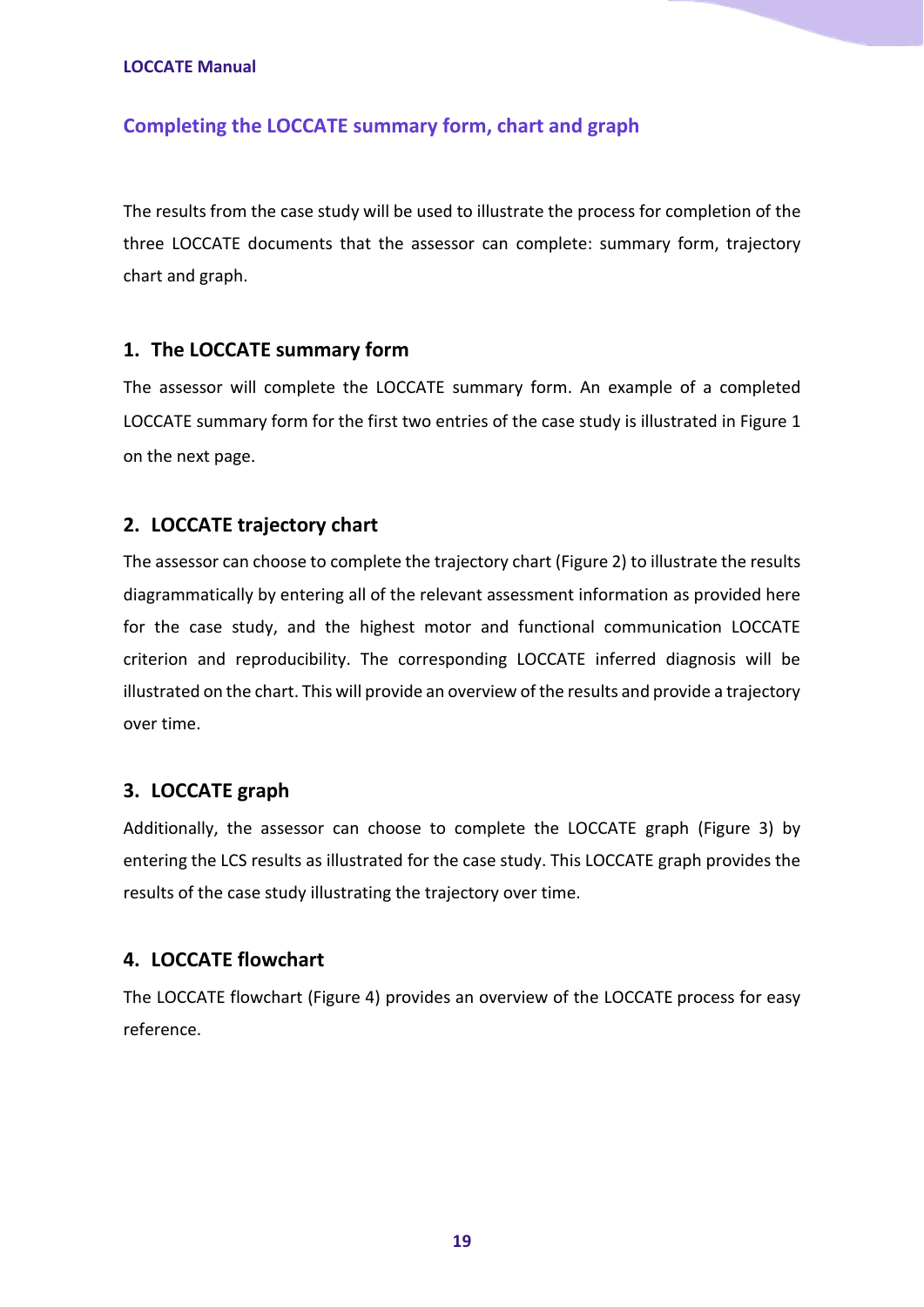**Figure 1. Example LOCCATE summary form**

<span id="page-19-0"></span>

|                | <b>LOCCATE Summary Form No:</b>                                                   |                             |                                               |                                                                                       |                                                                  |                     |                                                                                   |                                                                                      |                                                                                   |                              |                                                                   |  |  |  |  |  |
|----------------|-----------------------------------------------------------------------------------|-----------------------------|-----------------------------------------------|---------------------------------------------------------------------------------------|------------------------------------------------------------------|---------------------|-----------------------------------------------------------------------------------|--------------------------------------------------------------------------------------|-----------------------------------------------------------------------------------|------------------------------|-------------------------------------------------------------------|--|--|--|--|--|
|                | Standardised neurobehavioural assessment tools (SNBATs) results<br><b>LOCCATE</b> |                             |                                               |                                                                                       |                                                                  |                     |                                                                                   |                                                                                      |                                                                                   |                              |                                                                   |  |  |  |  |  |
| No:            | Assessment<br>Tool                                                                | No of<br><b>Assessments</b> | Assessor<br>Name/<br>Profession<br>/Unit      | <b>Standardised</b><br>neurobehavioural<br>assessment tools<br>(SNBATs)<br>Date Range | <b>SNBAT Score and</b><br><b>Diagnosis</b><br>(where applicable) | Motor/<br><b>FC</b> | <b>Highest Responses/</b><br><b>Frequency Description</b>                         | <b>LOCCATE Criterion,</b><br><b>Reproducibility and</b><br><b>Inferred Diagnosis</b> | <b>LOCCATE</b><br>Calibration<br>Score and<br>Value<br><b>LCS</b><br>Per M and FC | <b>Highest</b><br><b>LCS</b> | <b>Overall Highest</b><br><b>Criterion and</b><br>reproducibility |  |  |  |  |  |
| 1              | GCS                                                                               | 3                           | Dr <sub>J</sub><br><b>Brown</b><br><b>ITU</b> | 1-10 March                                                                            | GCS <sub>3</sub><br><b>COMA</b>                                  | M                   | No motor Responses<br>or eye-opening x 3                                          | 1 COMA Lower                                                                         | 1:                                                                                | 1                            | $\mathbf{1}$<br><b>COMA Lower</b>                                 |  |  |  |  |  |
|                |                                                                                   |                             |                                               |                                                                                       |                                                                  | <b>FC</b>           | No functional<br>Communicative<br>response x 3                                    | 1 COMA Lower                                                                         | $\mathbf{1}$                                                                      |                              |                                                                   |  |  |  |  |  |
| $\overline{2}$ | GCS                                                                               | 4                           | Dr <sub>J</sub><br>Brown<br><b>ITU</b>        | $10 - 15$<br>March                                                                    | GCS <sub>8</sub><br><b>COMA</b>                                  | M<br><b>FC</b>      | Eye opening to Pain<br>x <sub>2</sub><br>Abnormal reflexes x3<br>Incomprehensible | 2A COMA Mid                                                                          | 2:<br>2                                                                           | $\overline{2}$               | 2A<br><b>COMA Mid</b>                                             |  |  |  |  |  |
|                |                                                                                   |                             |                                               |                                                                                       |                                                                  |                     | Sounds                                                                            | 2A COMA Mid                                                                          |                                                                                   |                              |                                                                   |  |  |  |  |  |
| 3              | <b>CRS</b>                                                                        | 6                           | Sarah<br>Ryan                                 | $1 - 12$<br>April                                                                     | CRS <sub>8</sub><br><b>VS</b>                                    | M                   | Flexor Withdrawal x<br>4                                                          | 3A VS Upper                                                                          | 12:                                                                               | 12                           | 3A<br><b>VS Upper</b>                                             |  |  |  |  |  |
|                |                                                                                   |                             | <b>SLT</b>                                    |                                                                                       |                                                                  | <b>FC</b>           | No Functional<br>Communicative<br>Responses                                       | 1 VS Lower                                                                           | 8                                                                                 |                              |                                                                   |  |  |  |  |  |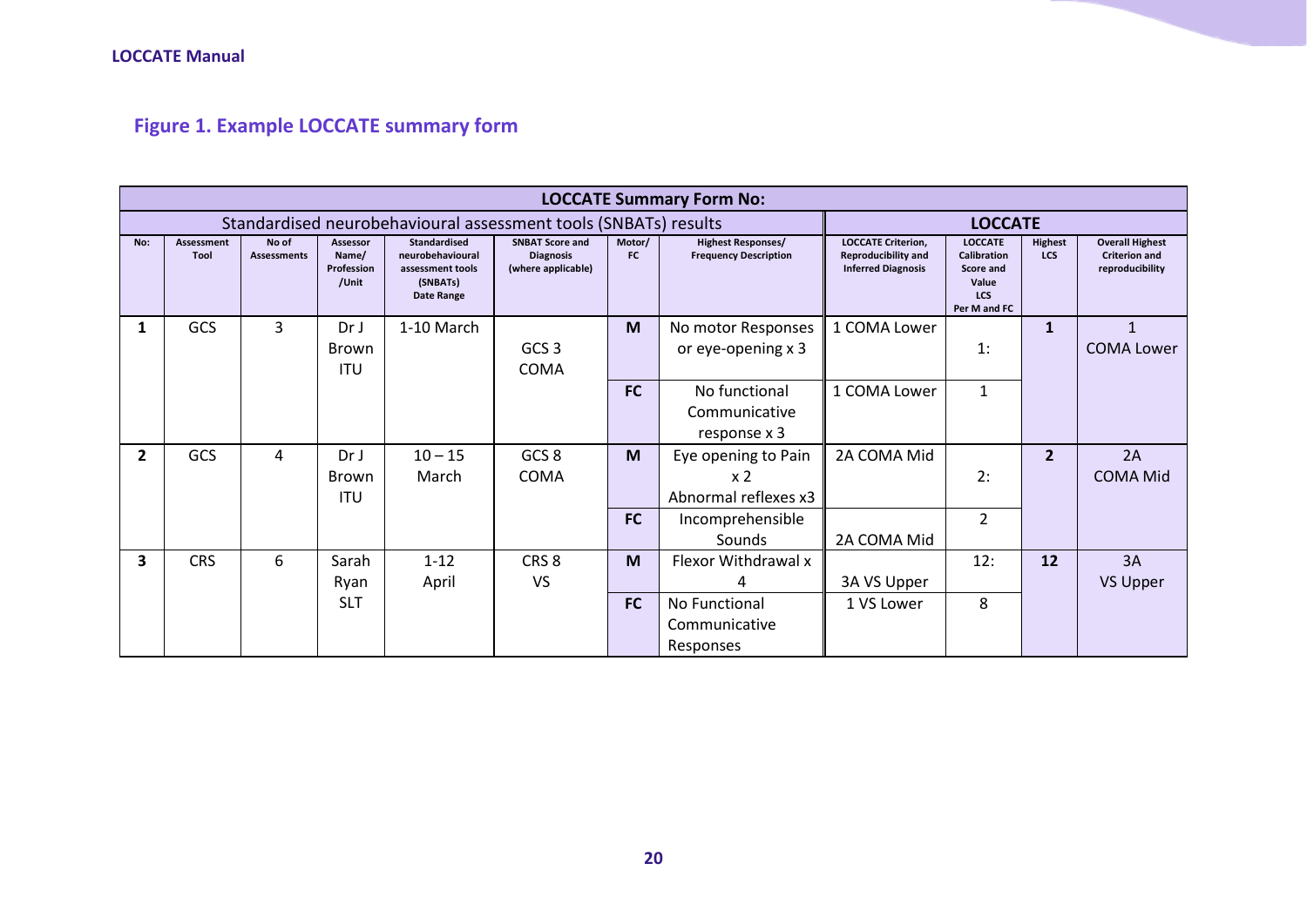| <b>Assessment series number</b>      |                                                  |                                                                              |   | $\mathbf{1}$ |   | $\overline{2}$ |   | $\overline{\mathbf{3}}$ | $\overline{4}$ |            |             | 5 <sup>1</sup> |   | $6\phantom{1}$ |   | $\overline{7}$ |   | 8           |                                   |
|--------------------------------------|--------------------------------------------------|------------------------------------------------------------------------------|---|--------------|---|----------------|---|-------------------------|----------------|------------|-------------|----------------|---|----------------|---|----------------|---|-------------|-----------------------------------|
| <b>PDOC</b> assessment               |                                                  |                                                                              |   | GCS          |   | GCS            |   | <b>CRS</b>              | <b>WHIM</b>    |            | <b>WHIM</b> |                |   | <b>WHIM</b>    |   | <b>SMART</b>   |   | <b>WHIM</b> |                                   |
| <b>LOCCATE inferred</b><br>diagnosis | <b>LOCCATE inferred</b><br>diagnosis<br>spectrum | <b>LOCCATE</b><br>criterion                                                  | M | ${\sf FC}$   | M | ${\sf FC}$     | M | <b>FC</b>               | M              | ${\sf FC}$ | M           | ${\sf FC}$     | M | <b>FC</b>      | M | ${\sf FC}$     | M | ${\sf FC}$  | LCS                               |
| <b>MCS Emergent</b>                  |                                                  | 8                                                                            |   |              |   |                |   |                         |                |            |             |                |   |                |   |                |   |             | 27                                |
| <b>MCS</b>                           | <b>MCS+ Upper</b><br>MCS+ Mid                    | <b>7C Upper</b><br><b>7FI Upper</b><br><b>7HI Upper</b><br>6C Mid<br>6FI Mid |   |              |   |                |   |                         |                |            |             |                |   |                |   |                |   |             | 26<br>25<br>24<br>23<br>22        |
|                                      | <b>MCS+ Lower</b>                                | 6HI Mid<br><b>5C Lower</b><br><b>5FI Lower</b>                               |   |              |   |                |   |                         |                |            |             |                |   |                |   |                |   |             | 21<br>20<br>19                    |
|                                      |                                                  | <b>5HI Lower</b>                                                             |   |              |   |                |   |                         |                |            |             |                |   |                |   |                |   |             | 18                                |
|                                      | MCS-                                             | 4C<br>4FI<br>4HI                                                             |   |              |   |                |   |                         |                |            |             |                |   |                |   |                |   |             | 17<br>16<br>15                    |
| <b>VS</b>                            | <b>VS Upper</b>                                  | 3C<br>3FI<br>3HI                                                             |   |              |   |                |   |                         |                |            |             |                |   |                |   |                |   |             | 14<br>13<br>$12$                  |
|                                      | <b>VS Mid</b>                                    | 2C<br>2FI<br>2HI                                                             |   |              |   |                |   |                         |                |            |             |                |   |                |   |                |   |             | 11<br>${\bf 10}$<br>9             |
|                                      | <b>VS Lower</b>                                  | $\mathbf{1}$                                                                 |   |              |   |                |   |                         |                |            |             |                |   |                |   |                |   |             | 8                                 |
| Coma                                 | <b>Coma Upper</b>                                | 3C<br>3FI<br>3HI                                                             |   |              |   |                |   |                         |                |            |             |                |   |                |   |                |   |             | $\overline{\mathbf{z}}$<br>6<br>5 |
|                                      | <b>Mid</b>                                       | 2C<br>2FI<br>2H1                                                             |   |              |   |                |   |                         |                |            |             |                |   |                |   |                |   |             | 4<br>3<br>$\mathbf{2}$            |
|                                      | Lower                                            | $\mathbf{1}$                                                                 |   |              |   |                |   |                         |                |            |             |                |   |                |   |                |   |             | $\mathbf{1}$                      |

#### **Figure 2. Case study: LOCCATE trajectory chart**

<span id="page-20-0"></span>C, consistent; FI, frequent inconsistent; HI, highest inconsistent. CRS, Coma Recovery Scale; FC, functional communication; GCS, Glasgow Coma Scale; LCS, LOCCATE calibration score; M, motor function; MCS, minimally conscious state; PDOC, prolonged disorder of consciousness; SMART, Sensory Modality Assessment and Rehabilitation Technique; VS, vegetative state; WHIM, Wessex Head Injury Matrix.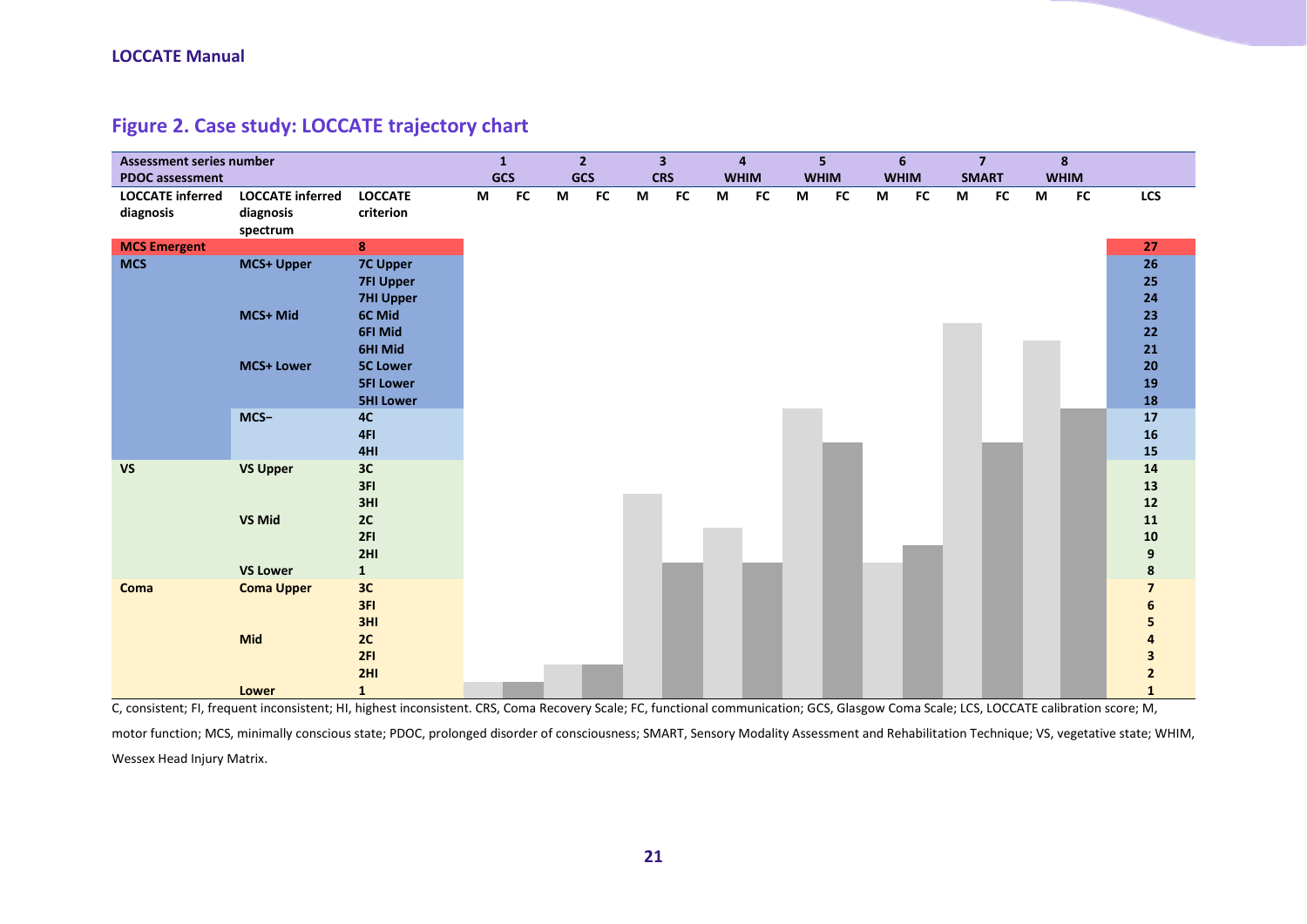<span id="page-21-0"></span>

#### **Figure 3. LOCCATE graph: Calibration Scores per standardised neuro behavioural assessment tool**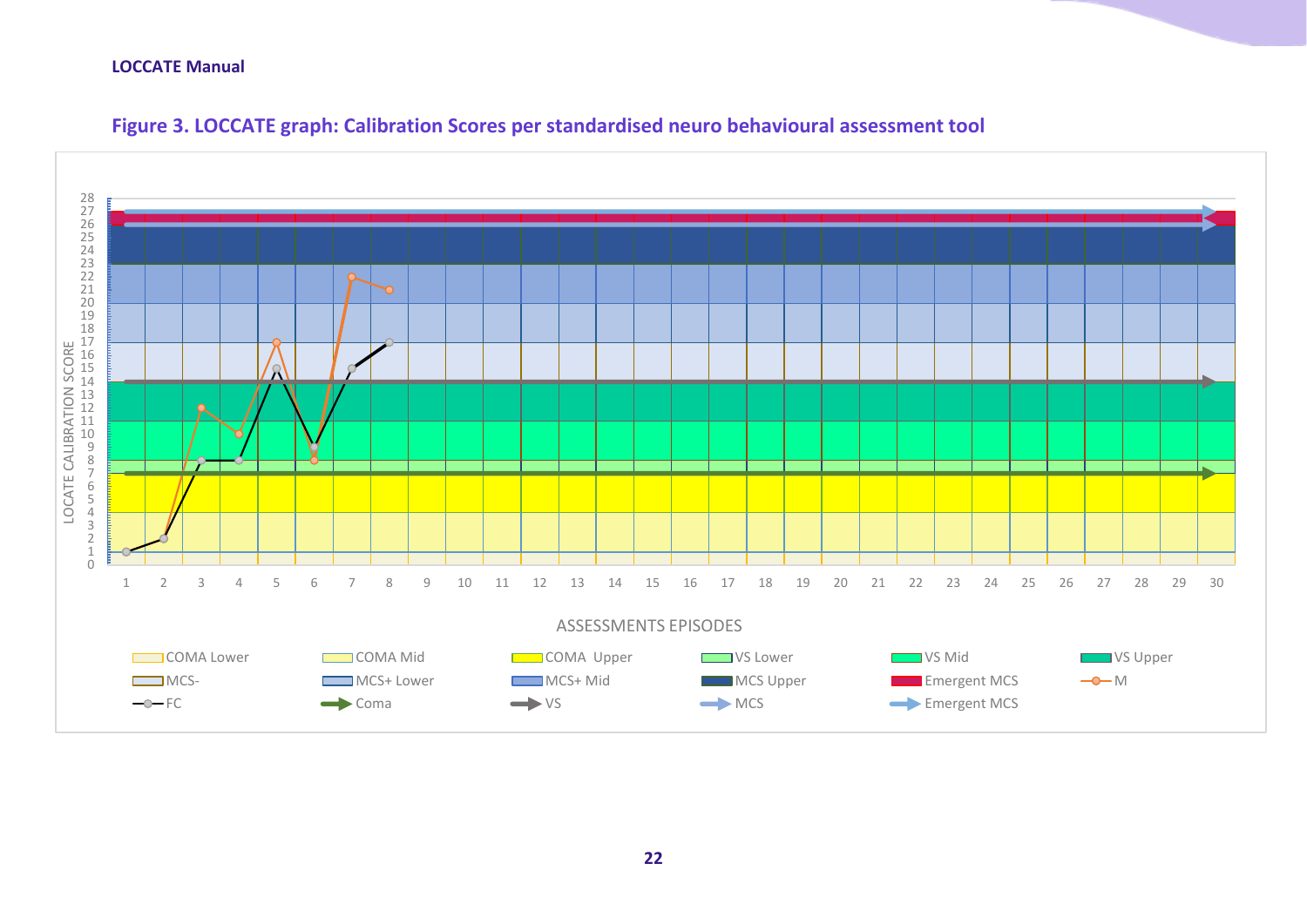#### <span id="page-22-0"></span>**Figure 4. LOCCATE flowchart: Overview of the LOCCATE process**

## Stage 1: Criterion Scoring and associated Inferred Diagnosis

Use Table 2 to identfy the criterion and inferred diagnosis for highest motor and functional communicative response

|      | Table 3. Descriptors of reproduc |
|------|----------------------------------|
| Code | Reproducibility                  |

| А | Seldom but                                     |
|---|------------------------------------------------|
|   | reproducible                                   |
| R | Often                                          |
|   |                                                |
| C | Always                                         |
|   | <sup>a</sup> Needs to be reproducible over two |
|   |                                                |

## Stage 2: Rank Reproducibilty

Use Table 3 to identfy the reproducibility of response observed for both motor and functional communicatve response

|                         | Coma Lower                                                          | 1 Coma                     |
|-------------------------|---------------------------------------------------------------------|----------------------------|
| <b>LOCCATE</b> inferred | <b>Inferred diagnostic</b>                                          | <b>LOCCATE</b> criterion a |
| diamosis                | spectrum                                                            | reproducibility            |
| <b>MCS Emergent</b>     |                                                                     | $\mathbf{R}$               |
|                         | MCS + Upper                                                         | 20 <sup>o</sup>            |
|                         |                                                                     | 78                         |
|                         |                                                                     | 7 <sub>A</sub>             |
|                         | MCS + Mid                                                           | 6C                         |
|                         |                                                                     | 68                         |
|                         |                                                                     | 6А<br>x                    |
| MCS                     | MCS + Lower                                                         | 58                         |
|                         |                                                                     | 54                         |
|                         | $MCS-$                                                              | 4C                         |
|                         |                                                                     | en.                        |
|                         |                                                                     | 4A                         |
|                         | <b>VS Upper</b>                                                     | x                          |
|                         |                                                                     | 38                         |
|                         |                                                                     | zΔ                         |
| <b>VS</b>               | <b>VS Mid</b>                                                       | $\overline{2}$             |
|                         |                                                                     | 2R                         |
|                         |                                                                     | 2A                         |
|                         | <b>VS Lower</b>                                                     | 1 <sub>VS</sub>            |
|                         | Coma Upper                                                          | 3C                         |
|                         |                                                                     | $\mathbf{m}$               |
|                         |                                                                     | <b>3A</b>                  |
| Coma                    | Coma Mid                                                            | 25 <sup>o</sup>            |
|                         |                                                                     | 28                         |
|                         |                                                                     | 2A                         |
|                         | Coma Lower<br>MCS, minimally conscious state: VS, vegetative state. | 1 Coma                     |

## Stage 3: Allocating a Calibration Score

Use Table 4 to identify the relevant LOCCATE calibration score for both the motor and functional communicative response

| Material<br>╦                 | Standardised neurobehavioural assessment tools (SNBATs)<br>SNBAT Seare and<br><b>Chapter</b> Ct.<br><b>Intern realizable!</b> | <b>Standardised</b><br>neurate/tayloural<br><b>ASSAULT AND TACK</b><br>100604740<br><b>Oute Renge</b> | <b>America</b><br>Name <sup>2</sup><br>Profession<br><b>Just</b> | <b>No. of</b><br><b>Bearingsta</b> | Assessment<br>Tauf | $n -$ |
|-------------------------------|-------------------------------------------------------------------------------------------------------------------------------|-------------------------------------------------------------------------------------------------------|------------------------------------------------------------------|------------------------------------|--------------------|-------|
| $\overline{M}$<br>$_{\rm rc}$ | GCS <sub>3</sub><br>COMA                                                                                                      | 1-10 March                                                                                            | Dr J<br>Brown<br>mu                                              | 3                                  | GCS                | ī     |
| M<br>$F$ C                    | GCS 8<br>COMA                                                                                                                 | $10 - 15$<br>March                                                                                    | $D = I$<br>Brown<br>mu                                           | ä                                  | GCS                | 7     |
| $\overline{M}$<br>EC          | CRS &<br>VS.                                                                                                                  | $1 - 12$<br>April                                                                                     | Sarah<br>Ryan<br><b>SLT</b>                                      | e.                                 | CRS                | 3     |

## Stage 4: Generating a LOCATE Criterion and Value

Use the LOCCATE Summary form to record the LOCATE Criterion both the motor and functional communicative response.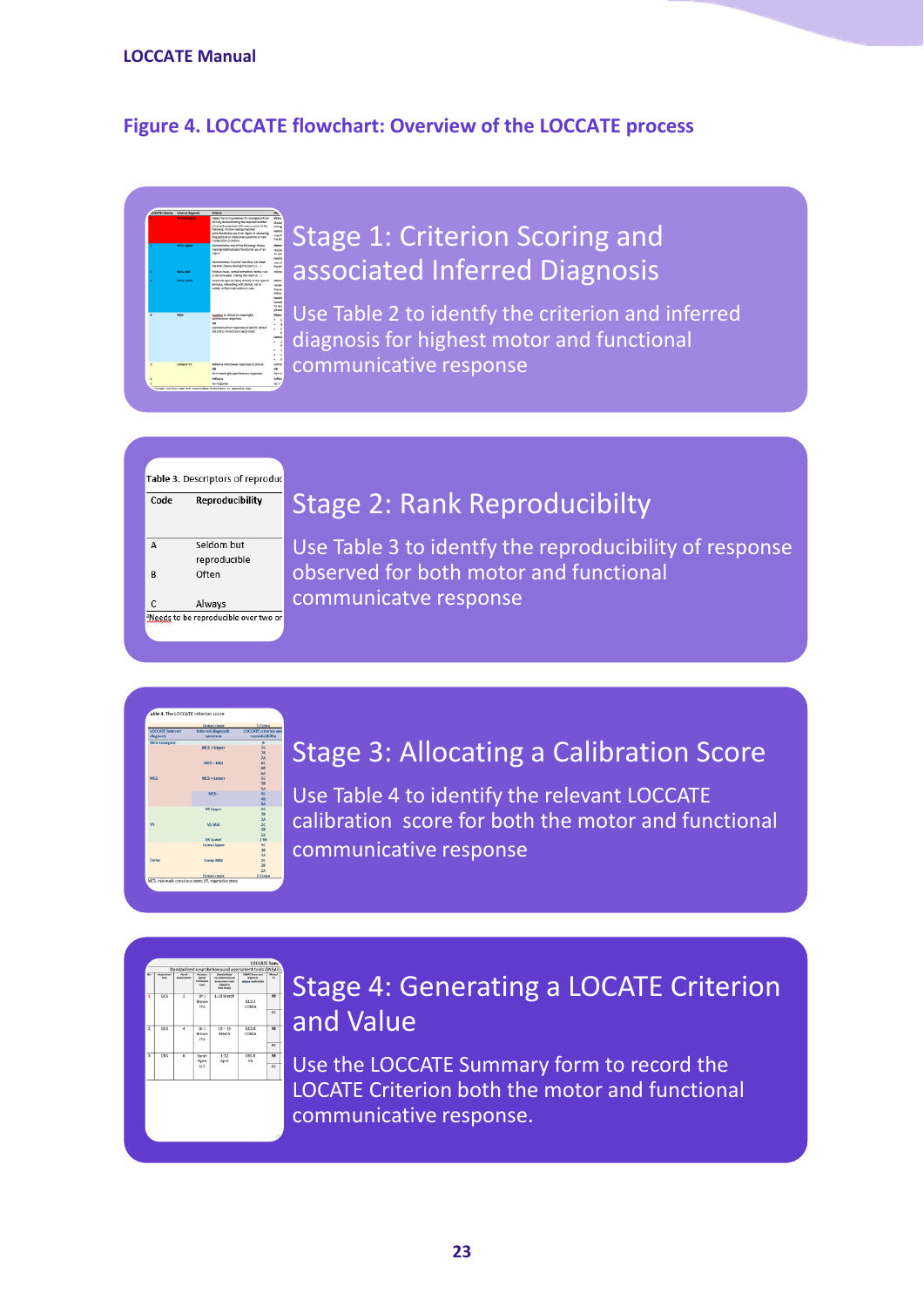#### <span id="page-23-0"></span>**References**

Bruno, M. A., Majerus, S., Boly, M., Vanhaudenhuyse, A., Schnakers, C., Gosseries, O., Boveroux, P., Kirsch, M., Demertzi, A., Bernard, C., Hustinx, R., Moonen, G., &. Laureys, S. (2012). Functional neuroanatomy underlying the clinical subcategorization of minimally conscious state patients. *Journal of Neurology, 259*(6), 1087–98. doi: 10.1007/s00415-011-6303-7

Cortese, M. D., Riganello, F., Arcuri, F., Pugliese, M. E., Lucca, L. F., Dolce, G., & Sannita, W. G. (2015). Coma recovery scale-r: variability in the disorder of consciousness. *BMC Neurology*, 15,186. doi: 10.1186/s12883-015-0455-5

Giacino, J. T., Ashwal, S., Childs, N., Cranford, R., Jennett, B., Katz, D. I., Kelly, J. P., Rosenberg, J. H., Whyte, J., Zafonte, R. D., & Zasler, N. D. (2002). The minimally conscious state: definition and diagnostic criteria. *Neurology, 58*(3), 349–353. doi: 10.1212/wnl.58.3.349

Giacino, J. T., Kalmar, K., & Whyte, J. (2004). The JFK Coma Recovery Scaled-Revised: measurement characteristics and diagnostic utility. *Archives of Physical Medicine and Rehabilitation, 85*(12): 2020–2029. doi: 10.1016/j.apmr.2004.02.033

Gill-Thwaites, H. (1997). The Sensory Modality Assessment and Rehabilitation Technique—a tool for the assessment and treatment of individuals with severe brain injury in a vegetative state. *Brain Injury, 11*(10), 723–734. doi: 10.1080/026990597123098

Gill-Thwaites, H., Elliot, K., & Morrissey, A-M. (2021). LOCCATE: A tool to identify the diagnostic spectrum profile of motor function and functional communication responses for the individual with a prolonged disorder of consciousness. *Neuropsychological Rehabilitation*. doi: 10.1080/09602011.2021.1981949

Gill-Thwaites, H., & Munday, R. (2004). The Sensory Modality Assessment and Rehabilitation Technique (SMART): a valid and reliable assessment for vegetative state and minimally conscious state patients. *Brain Injury, 18*(12), 1255–1269. doi: 10.1080/02699050410001719952

Multi-Society Task Force on PVS (1994). Medical aspects of the persistent vegetative state (1). *New England Journal of Medicine, 330*(21), 1499–1508. doi: 10.1056/NEJM199405263302107

Plum, F., & Posner, J. B. (1982). *The diagnosis of stupor and coma*. New York, NY: Oxford University Press.

RCP (2020). *Prolonged disorders of consciousness: National clinical guidelines*. London: RCP.

Shiel, A., Horn, S. A., Wilson, B. A., Watson, M. J., Campbell, M. J., & McLellan, D. L. (2000). The Wessex Head Injury Matrix (WHIM) main calibration: a preliminary report on a calibration to assess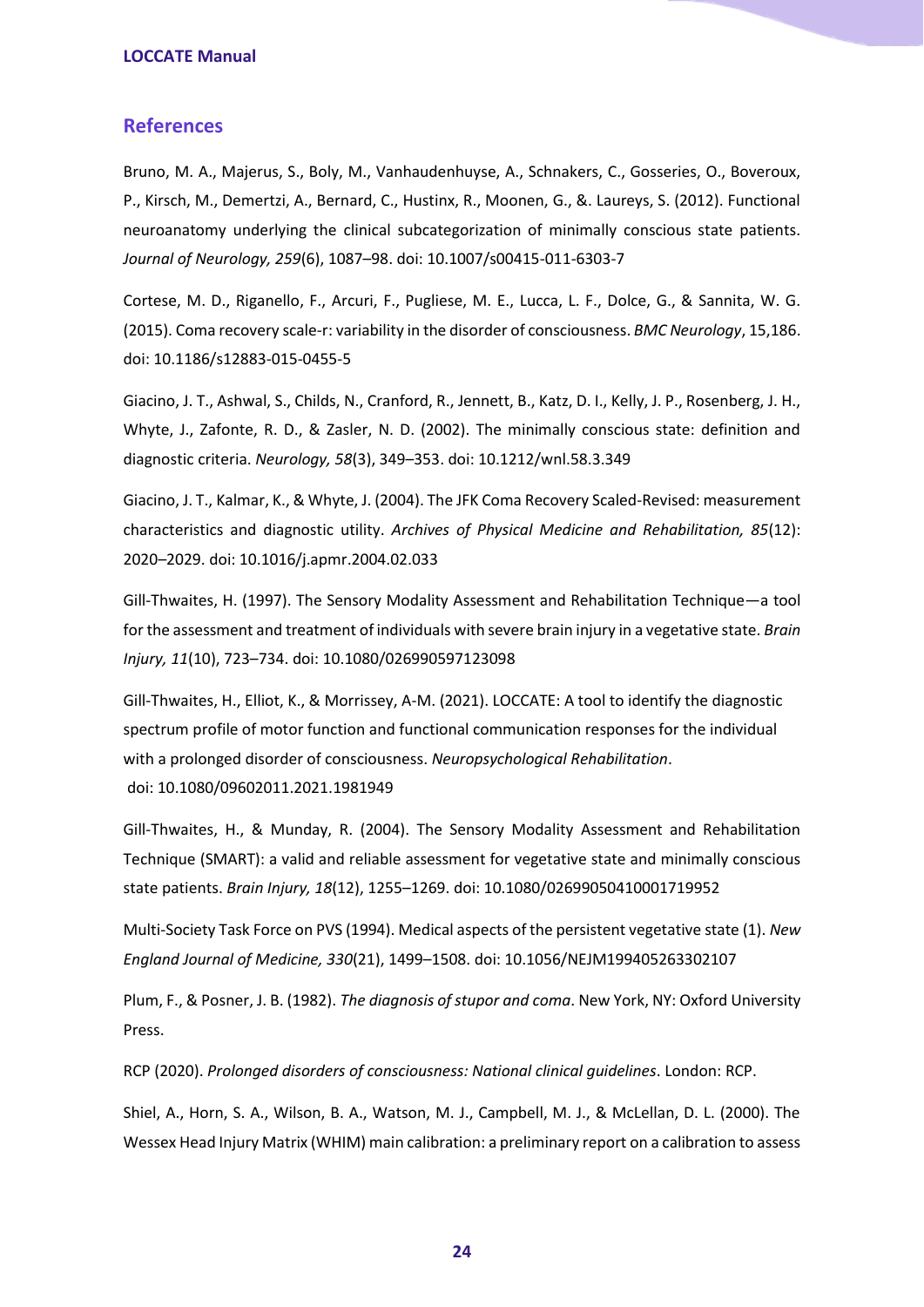and monitor patient recovery after severe brain injury. *Clinical Rehabilitation, 14*(4), 408–416. doi: 10.1191/0269215500cr326oa

Teasdale, G., & Jennett B. (1974). Assessment of coma and impaired consciousness. A practical scale. *Lancet, 2*(7872): 81–4. doi: 10.1016/s0140-6736(74)91639-0

Wannez, S., Heine, L., Thonnard, M., Gosseries, O., Laureys, S., & Coma Science Group Collaborators (2017). The repetition of behavioral assessments in diagnosis of disorders of consciousness. *Annals of Neurology, 81*(6), 883–889. doi: 10.1002/ana.24962